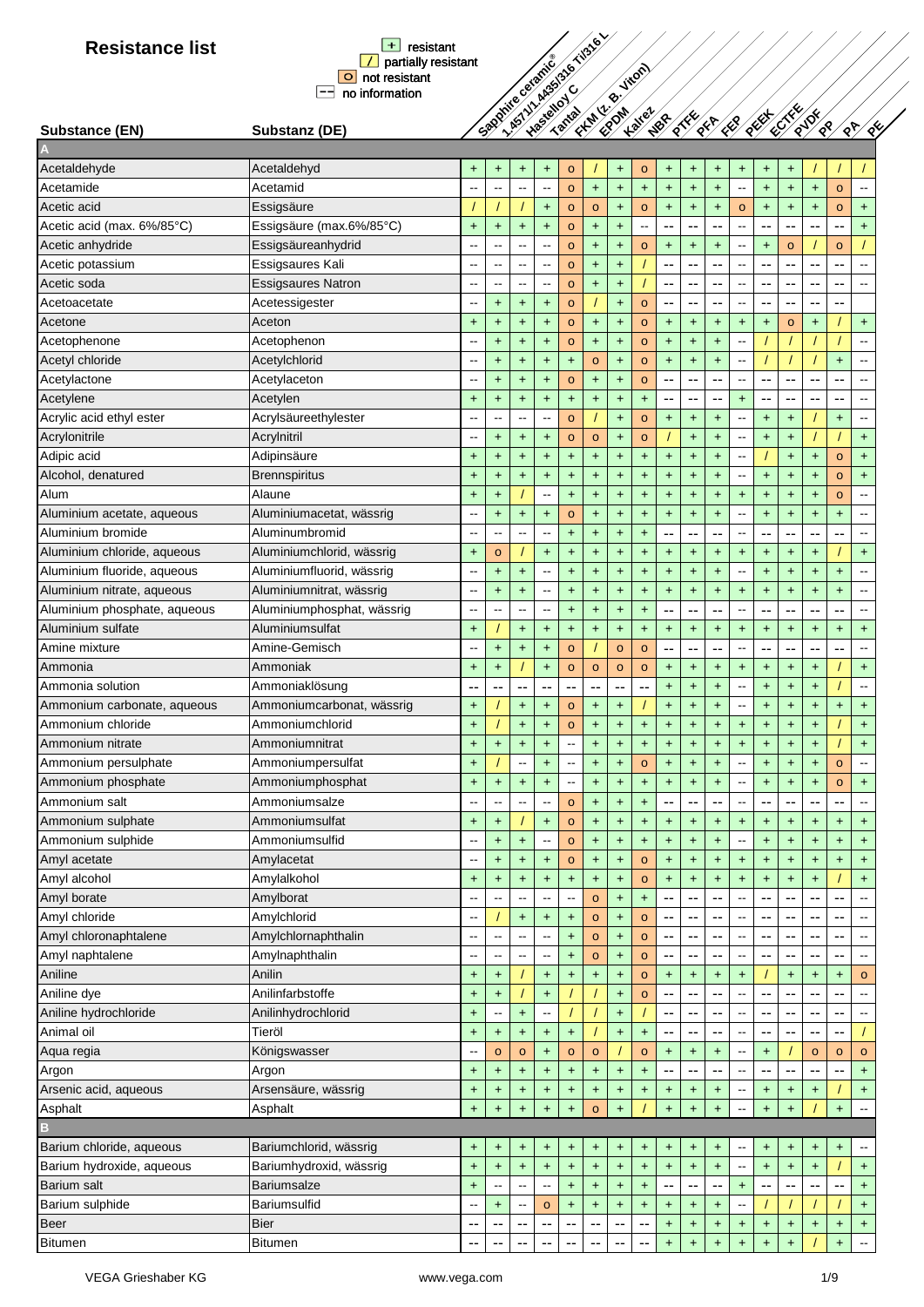|                 | $+$ resistant                             |
|-----------------|-------------------------------------------|
|                 | $\boxed{\phantom{a}}$ partially resistant |
| O not resistant |                                           |
| no information  |                                           |

| <b>Resistance list</b>              | $+$<br>resistant                                 |           |                          |                                  | his villages to this e-  |                      |              |            |                                    |                          |                          |                          |                          |                          |                          |                          |                          |                                            |
|-------------------------------------|--------------------------------------------------|-----------|--------------------------|----------------------------------|--------------------------|----------------------|--------------|------------|------------------------------------|--------------------------|--------------------------|--------------------------|--------------------------|--------------------------|--------------------------|--------------------------|--------------------------|--------------------------------------------|
|                                     | partially resistant<br>$\Omega$<br>not resistant |           |                          |                                  |                          |                      |              |            |                                    |                          |                          |                          |                          |                          |                          |                          |                          |                                            |
|                                     | --<br>no information                             |           |                          |                                  |                          |                      |              |            |                                    |                          |                          |                          |                          |                          |                          |                          |                          |                                            |
|                                     |                                                  |           |                          |                                  |                          |                      |              |            |                                    |                          |                          |                          |                          |                          |                          |                          |                          |                                            |
| Substance (EN)                      | Substanz (DE)                                    |           |                          |                                  | Sandwice of price        |                      |              |            | <b>CALIFORNIA</b><br><b>Kalley</b> | NBR                      | $\frac{1}{8}$            | 1887                     | $\sqrt{\frac{1}{2}}$     | REEF                     | <b>CENTRY</b>            | Rylox<br>⁄≪∕             | $\sqrt[6]{2}$            | $\sqrt{29}$                                |
| <b>Black liquor</b>                 | Schwarzlauge                                     |           |                          |                                  |                          | $+$                  |              | $+$        |                                    | $\overline{\phantom{a}}$ |                          |                          |                          |                          |                          | --                       |                          |                                            |
| Blast furnace gas                   | Hochofengas                                      |           | ц.                       | $\ddot{\phantom{a}}$             | $\overline{\phantom{a}}$ | $+$                  | $\circ$      | $+$        | $\circ$                            |                          |                          |                          |                          |                          |                          | --                       | $\overline{\phantom{a}}$ | $\sim$                                     |
|                                     |                                                  |           |                          |                                  |                          |                      |              |            |                                    |                          |                          |                          |                          |                          |                          |                          |                          |                                            |
| Calcium acetate                     | Kalziumacetat                                    | --        | --                       | $\overline{\phantom{a}}$         | $\overline{\phantom{a}}$ | $\circ$              | +            | $\ddot{}$  |                                    | $\overline{\phantom{a}}$ | $\overline{\phantom{a}}$ | ۰.                       | --                       | $\sim$ $\sim$            |                          | ۰.                       | $\overline{\phantom{a}}$ | $\qquad \qquad \blacksquare$               |
| Calcium acetate, aqueous            | Kalziumacetat, wässrig                           | --        | $\sim$                   | $\overline{\phantom{a}}$         | $\overline{\phantom{a}}$ | $\circ$              | $+$          | $+$        | $+$                                | $\overline{\phantom{a}}$ | $\sim$                   | $\sim$                   | $\overline{\phantom{a}}$ | $\sim$                   | $\overline{a}$           | $\overline{\phantom{a}}$ | $\sim$                   | $\sim$                                     |
| Calcium bisulphite                  | Kalziumbisulfit                                  |           | $\overline{a}$           | $\sim$                           | $\overline{\phantom{a}}$ | $+$                  | $\circ$      | $+$        | $+$                                | $\sim$                   | $\overline{\phantom{a}}$ | $\overline{a}$           | $\overline{a}$           | $\sim$ $\sim$            | $\overline{a}$           | $\overline{a}$           | $\overline{a}$           | $\sim$                                     |
| Calcium carbonate                   | Kalziumcarbonat                                  |           | $\overline{a}$           | $\sim$                           | $\overline{\phantom{a}}$ | $\ddot{\phantom{1}}$ | $\ddot{}$    | $+$        | $+$                                | $\overline{a}$           | $\overline{a}$           | $\overline{\phantom{a}}$ | $\overline{a}$           | $\overline{\phantom{a}}$ | $\overline{a}$           | $\overline{\phantom{a}}$ | $\overline{a}$           | $\overline{a}$                             |
| Calcium chloride, aqueous           | Kalziumchlorid, wässrig                          |           | $\overline{\phantom{a}}$ | $\overline{a}$                   | --                       | $+$                  | $\ddagger$   | $+$        | $+$                                | $\overline{a}$           | $\overline{\phantom{a}}$ | --                       | $+$                      | $\overline{\phantom{a}}$ | $\overline{a}$           | $\overline{\phantom{a}}$ | $-$                      | $\overline{a}$                             |
| Calcium cyanide                     | Kalziumcyanid                                    |           | $\overline{\phantom{a}}$ | $\sim$                           | $-$                      | $\overline{a}$       | $+$          | $+$        | $+$                                | $\overline{a}$           | $\overline{a}$           | $\overline{a}$           |                          | $-$                      | $\sim$                   | $-$                      | $\overline{a}$           |                                            |
|                                     |                                                  |           | $\sim$                   | $\sim$                           | $\overline{\phantom{a}}$ |                      |              |            |                                    | $\overline{a}$           | $\overline{\phantom{a}}$ | $\sim$                   | $\overline{a}$           | $\sim$ $\sim$            | $\overline{a}$           | $\overline{\phantom{a}}$ | $\overline{a}$           | $\sim$ $\sim$                              |
| Calcium hydroxide, aqueous          | Kalziumhydroxid, wässrig                         |           |                          |                                  |                          | $\circ$              | +            | $\ddagger$ | $\ddot{}$                          |                          |                          |                          |                          |                          |                          |                          |                          |                                            |
| Calcium hypochloride                | Kalziumhypochlorid                               |           | $\overline{\phantom{m}}$ | --                               | $\overline{\phantom{a}}$ | $\ddot{}$            | $\ddot{}$    | $+$        | $\circ$                            | $\overline{\phantom{a}}$ | $\overline{\phantom{a}}$ | $\overline{\phantom{a}}$ | $\overline{\phantom{a}}$ | $\mathbf{m}$             | $\overline{\phantom{m}}$ | $\overline{\phantom{a}}$ | $\overline{\phantom{a}}$ | $\sim$ $\sim$                              |
| Calcium hypochlorite                | Kalziumhypochlorit                               |           | --                       | $\overline{\phantom{m}}$         | --                       | $\ddot{}$            | +            | $\ddot{}$  | $\circ$                            | $\sim$                   | $\overline{\phantom{a}}$ | --                       | $\overline{\phantom{a}}$ | $\overline{a}$           | $\overline{a}$           | --                       | --                       | $\sim$                                     |
| Calcium nitrate                     | Kalziumnitrat (Kalksalpeter)                     | --        | --                       | $\sim$                           | --                       | $\ddot{}$            | $\ddot{}$    | $\ddot{}$  | $\ddot{}$                          | $\overline{\phantom{a}}$ | $\overline{\phantom{a}}$ | $\overline{a}$           | $\overline{a}$           | $\overline{\phantom{a}}$ | $\overline{a}$           | --                       | $\overline{a}$           | $\sim$                                     |
| Calcium phosphate, aqueous          | Kalziumphosphat, wässrig                         |           | $\overline{a}$           | $\overline{\phantom{a}}$         | $\overline{a}$           | $+$                  | $\ddot{}$    | $+$        | $+$                                | $\overline{a}$           | $\overline{a}$           | $\overline{a}$           | $\overline{a}$           | $\overline{a}$           | $\overline{a}$           | $-$                      | $\overline{a}$           | $\overline{a}$                             |
| Calcium salt                        | Kalziumsalze                                     | $\sim$    | $\overline{a}$           | $\sim$                           | $\overline{\phantom{a}}$ | $+$                  | $+$          | $\ddot{}$  | $+$                                | $\sim$                   | $\sim$                   | $\sim$                   | $\sim$                   | $\overline{a}$           | $\sim$                   | $\overline{a}$           | $\sim$                   | $\sim$                                     |
| Calcium silicate                    | Kalziumsilikat                                   |           | Ц.                       | $\sim$                           | --                       | $\ddot{}$            | $\ddot{}$    | $\ddot{}$  | $\ddot{}$                          | $\overline{a}$           | $\sim$                   | $\sim$                   |                          | $\overline{a}$           |                          | Ξ.                       | $-$                      | $\sim$                                     |
| Calcium sulphide                    | Kalziumsulfid                                    |           |                          | ц.                               | --                       | $\ddot{}$            | $+$          | $\ddot{}$  | $\ddot{}$                          | $\overline{\phantom{a}}$ | $\overline{a}$           | $\overline{\phantom{a}}$ |                          |                          |                          | $\overline{a}$           |                          | $\overline{a}$                             |
| Calcium sulphite                    | Kalziumsulfit                                    |           |                          |                                  | --                       | $\ddot{\phantom{1}}$ | $\ddagger$   | $\ddot{}$  | $\ddot{}$                          | $\sim$                   | --                       |                          |                          | $\sim$                   |                          |                          |                          | $\overline{\phantom{a}}$                   |
| Calcium thiosulphate                | Kalziumthiosulfat                                |           |                          |                                  | --                       | $+$                  | $\ddagger$   | $+$        |                                    | $\overline{\phantom{a}}$ | $\overline{\phantom{a}}$ | $\ddot{\phantom{a}}$     | --                       | $\sim$ $\sim$            |                          | --                       |                          | $\ddot{\phantom{1}}$                       |
| Caprylaldehyde (hexanal)            | Caprylaldehyd (Hexanal)                          |           | --                       | $\overline{\phantom{a}}$         | --                       | $\circ$              |              | $\ddot{}$  | --                                 | --                       | --                       | --                       | --                       | --                       |                          | --                       | --                       | $\overline{\phantom{a}}$                   |
| Carbitol                            | Carbitol                                         |           | --                       |                                  | --                       |                      |              | $+$        |                                    | --                       | --                       | --                       | $\overline{\phantom{a}}$ | --                       | --                       | --                       | --                       | $\sim$                                     |
| Carbolic acid (phenol)              | Carbolsäure (Phenol)                             | --        | $\ddot{}$                | $+$                              | $+$                      | $\ddot{}$            | $\circ$      | $\ddot{}$  | $\circ$                            | $+$                      | $\ddot{}$                | $+$                      | $\ddot{}$                | $+$                      | $\ddot{}$                |                          | $\circ$                  | $\sim$                                     |
| Carbon dioxide                      | Kohlendioxid                                     | $+$       | $+$                      | $+$                              |                          | $+$                  | $+$          | $+$        | $+$                                | $\overline{\phantom{a}}$ | $\overline{a}$           | $\overline{a}$           | $+$                      | $\overline{a}$           | $\sim$                   | $-$                      | $\overline{a}$           | $+$                                        |
| Carbon disulphide                   | Schwefelkohlenstoff                              | $-$       | $+$                      | $+$                              | $\ddot{}$                | $\ddot{}$            | $\circ$      | $\ddot{}$  | $\circ$                            | $+$                      | $\ddot{}$                | $\ddot{}$                | $\overline{a}$           | $\ddot{}$                | $\ddot{}$                | $\circ$                  | $\ddot{}$                |                                            |
| Carbon monoxide, dry                | Kohlenmonoxid, trocken                           |           | $\ddagger$               | $+$                              |                          | $\ddot{}$            | $\ddot{}$    | $+$        | $+$                                | $\overline{\phantom{a}}$ | --                       | --                       |                          | --                       |                          | --                       |                          | $\sim$                                     |
| Carbon tetrachloride                | Tetrachlorkohlenstoff                            |           | $\ddot{}$                | $\begin{array}{c} + \end{array}$ | $\ddot{}$                | $\ddot{}$            | $\circ$      | $\ddot{}$  | $\circ$                            | $\ddot{}$                | $\ddot{}$                | $\pmb{+}$                | $\ddot{}$                | $\ddot{}$                | $\ddot{}$                |                          | $\circ$                  | $\circ$                                    |
| Carbonic acid                       | Kohlensäure                                      | $\ddot{}$ | $\ddot{}$                | $\begin{array}{c} + \end{array}$ |                          | $+$                  | $\ddot{}$    | $+$        | $\ddot{}$                          | $\color{red}+$           | $\ddagger$               | $+$                      | --                       | $\ddot{}$                | $+$                      | $\ddot{}$                | $+$                      | $\ddot{}$                                  |
| Castor oil                          | Rizinusöl                                        | $\ddot{}$ | $\ddot{}$                | $+$                              | $\pm$                    | $\ddot{}$            |              | $+$        | $+$                                | --                       | --                       | --                       | $\overline{\phantom{a}}$ | $\overline{\phantom{a}}$ | --                       | --                       | --                       | $\ddot{}$                                  |
| Caustic potash (50%)                | Kalilauge (50%)                                  |           |                          |                                  | $\circ$                  | $\circ$              | $\ddot{}$    | $\ddot{}$  |                                    | $\overline{\phantom{a}}$ | $\sim$                   | $\overline{\phantom{a}}$ | --                       | $\sim$                   | $\overline{a}$           | --                       | --                       |                                            |
| Caustic potash (max. 10%/85°C)      | Kalilauge (max. 10%/85°C)                        | $\ddot{}$ |                          |                                  |                          | $\circ$              | +            | $\ddot{}$  |                                    | $\overline{\phantom{a}}$ | $\overline{a}$           | $\overline{\phantom{a}}$ | $\overline{a}$           | $\sim$                   | $\sim$                   | $\overline{\phantom{a}}$ | $\sim$                   | $+$                                        |
| Caustic soda                        | Alkalilauge, Ätznatronlösung                     |           |                          |                                  | Ξ.                       | $\circ$              | $\ddot{}$    | $\ddot{}$  |                                    |                          |                          | --                       | $\sim$                   |                          |                          | $\overline{a}$           |                          |                                            |
| Caustic soda (max. 10%/85°C)        | Natronlauge (max. 10%/85°C)                      | $\ddot{}$ | $\ddot{}$                | $\ddot{}$                        | $\ddot{}$                | $\circ$              | $\ddot{}$    | $\ddot{}$  |                                    | <sup>+</sup>             | --                       | $\ddot{}$                | $\overline{a}$           | --                       |                          | --                       | --                       | $\ddot{}$                                  |
| Cetan (hexadecan)                   | Cetan (Hexadecan)                                |           |                          |                                  |                          | $\ddot{}$            | $\mathsf{o}$ | $\ddot{}$  | $\ddot{}$                          | --                       |                          |                          |                          |                          |                          |                          |                          |                                            |
| Cheese, 60% fat.                    |                                                  |           |                          |                                  |                          |                      |              |            |                                    |                          |                          |                          |                          | $\overline{\phantom{a}}$ | --                       | --                       |                          |                                            |
|                                     | Schmelzkäse, 60% Fett i.Tr.                      | $\ddot{}$ | $\ddot{}$<br>ц.          | $\ddot{}$                        | $\ddot{}$<br>$-$         | $\ddot{}$            | $\ddot{}$    | $\ddot{}$  | $\ddot{}$                          | $\overline{\phantom{a}}$ | $\overline{\phantom{a}}$ | --                       |                          |                          |                          |                          | ۰.                       | $\begin{array}{c} + \end{array}$<br>$\sim$ |
| Chlor acetone                       | Chloraceton                                      | $+$       |                          |                                  |                          | $\circ$              | $\ddot{}$    | $+$        | $\circ$                            | $\overline{\phantom{a}}$ | --                       | --                       | $\overline{\phantom{a}}$ | --                       |                          | --                       | ۰.                       |                                            |
| Chlor bezene                        | Chlorbenzol                                      | $+$       |                          | $+$                              | $\pm$                    | $\ddot{}$            | $\mathsf{o}$ | $\ddot{}$  | $\mathsf{o}$                       | <sup>+</sup>             | $\ddot{}$                | $\ddot{}$                | $\ddot{}$                | $\ddot{}$                | $+$                      |                          | $\ddot{}$                | $\circ$                                    |
| Chlor bleaching lye (max. 10%/85°C) | Chlorbleichlauge (max.10%/85°C)                  | $\ddot{}$ |                          | $\circ$                          | $+$                      | $\ddot{}$            |              | $+$        |                                    | $\overline{\phantom{a}}$ | --                       | --                       |                          | --                       | --                       | --                       | ۰.                       | $\circ$                                    |
| Chlor bromomethane                  | Chlorbrommethan                                  | $\ddot{}$ | $\ddot{}$                | $\ddot{\phantom{1}}$             | $+$                      | $\ddot{}$            |              | $+$        | $\circ$                            | --                       | --                       | --                       | $\overline{\phantom{a}}$ | --                       |                          | --                       |                          |                                            |
| Chlor butadiene (chloroprene)       | Chlorbutadien (Chloropren)                       | $+$       | $+$                      | $+$                              | --                       | $+$                  | $\mathsf{o}$ | $+$        | $\circ$                            | $\overline{\phantom{a}}$ | $\overline{\phantom{a}}$ | $\overline{\phantom{a}}$ | --                       | --                       |                          | $-$                      | --                       | $\sim$                                     |
| Chloric solvent                     | Chlorhaltige Lösungsmittel                       | $+$       |                          |                                  | --                       | $\ddot{}$            | $\mathsf{o}$ | $\ddagger$ | $\circ$                            | --                       | $\sim$                   | ٠.                       | --                       | $-$                      | --                       | $-$                      | --                       | $\sim$                                     |
| Chlorine dioxide                    | Chlordioxid                                      | $\ddot{}$ |                          | $\circ$                          | $\ddot{}$                | $\ddot{}$            | $\mathsf{o}$ | $\ddagger$ | $\circ$                            | --                       | --                       | --                       | --                       | --                       |                          | --                       | ٠.                       | $\overline{a}$                             |
| Chlorine gas                        | Chlorgas                                         | $\ddot{}$ |                          | $\overline{a}$                   | $+$                      | $+$                  | $\mathbf{o}$ | $\ddagger$ | $\circ$                            | --                       | --                       | ٠.                       |                          | --                       | --                       | --                       | --                       |                                            |
| Chloroacetic acid                   | Chloressigsäure                                  | $\ddot{}$ |                          |                                  | $+$                      | $\circ$              |              | $\ddot{}$  | $\mathsf{o}$                       | $\ddot{}$                | $\ddot{}$                | $\ddagger$               | $\ddot{}$                | $\ddot{}$                | $\ddot{}$                | $\ddot{}$                | $\circ$                  | $\ddot{}$                                  |
| Chloroacetic acid ethyl ester       | Chloressigsäureethylester                        | $+$       |                          |                                  |                          | $\ddot{}$            | $\mathsf{o}$ | $+$        | $\mathsf{o}$                       | --                       | $\overline{\phantom{a}}$ | --                       | --                       | $-$                      |                          |                          |                          |                                            |
| Chloroform (trichlormethane)        | Chloroform (Trichlormethan)                      | $\ddot{}$ | $\ddot{}$                |                                  | $+$                      | $\ddot{}$            | $\mathbf{o}$ | $\ddot{}$  | $\mathsf{o}$                       | $+$                      | $\ddot{}$                | $\ddot{}$                | --                       |                          | $\ddot{}$                | $\ddot{}$                |                          | $\circ$                                    |
| Chloronaphthalene                   | Chlornaphthalin                                  | $+$       |                          | --                               | --                       | $\ddot{}$            | $\mathbf{o}$ | $+$        | $\circ$                            | --                       | $\overline{\phantom{a}}$ | --                       | $\overline{a}$           | --                       | --                       |                          | --                       | $\sim$                                     |
| Chlorophenol (O-chlorophenol)       | Chlorphenol (O-Chlorphenol)                      | $\ddot{}$ | $+$                      | $+$                              | $+$                      | $\ddot{}$            | $\mathbf{o}$ | $+$        | $\circ$                            | $-$                      | $\sim$                   | ٠.                       | $\overline{a}$           | --                       |                          | --                       | --                       | $\sim$ $\sim$                              |
| Chlorosulphuric acid                | Chlorsulfonsäure                                 | $+$       |                          | $+$                              | $+$                      | $\circ$              | $\mathsf{o}$ | $\ddot{}$  | $\circ$                            | $+$                      | $\ddot{}$                | $\ddot{}$                | $\circ$                  | $\ddot{}$                | $\ddot{}$                | $\circ$                  | $\circ$                  | $\circ$                                    |
| Chlortoluol                         | Chlortoluol                                      | $\ddot{}$ | $\ddagger$               | $\begin{array}{c} + \end{array}$ | $+$                      | $\ddot{}$            | $\mathsf{o}$ | $\ddot{}$  | $\circ$                            | $\ddot{}$                | $\ddot{}$                | $\ddot{}$                |                          | $\ddot{}$                | $\ddot{}$                | $\circ$                  | $\circ$                  | $\overline{\phantom{a}}$                   |
| Chrome alum                         | Chromalaun                                       | $+$       |                          | $\color{red}{+}$                 | $+$                      | $\ddot{\phantom{1}}$ | $\ddot{}$    | $\ddot{}$  | $\ddot{}$                          |                          |                          |                          |                          |                          |                          |                          |                          | $+$                                        |
| Chromic acid (50%)                  | Chromsäure (50%)                                 | $\ddot{}$ | $\circ$                  | $\circ$                          | $+$                      | $\ddot{}$            |              | $\ddagger$ | $\circ$                            | <sup>+</sup>             | $\ddot{}$                | $\ddot{}$                | $\ddot{}$                | +                        | +                        |                          | $\circ$                  | $\circ$                                    |
| Citric acid, aqueous                | Zitronensäure, wässrig                           | $\ddot{}$ |                          | $\begin{array}{c} + \end{array}$ | $\ddot{}$                | $\ddagger$           | $\ddagger$   | $\ddagger$ | +                                  | $\color{red}{+}$         | $+$                      | $+$                      | $+$                      | $\ddot{}$                | $+$                      | $\ddot{}$                | $\circ$                  | $\ddot{}$                                  |
| Cobalt chloride                     | Kobaltchlorid                                    |           | --                       |                                  | --                       | $\ddot{}$            | $+$          | $\ddot{}$  | $\ddagger$                         | $\overline{\phantom{a}}$ | --                       |                          |                          |                          |                          |                          |                          |                                            |
| Coconut butter                      | Kokosfett                                        | $\ddot{}$ | $+$                      | $+$                              | $\ddot{}$                | $\ddot{}$            | $\mathbf{o}$ | $+$        | $\ddagger$                         | $\overline{\phantom{a}}$ | $\overline{\phantom{a}}$ | $\overline{\phantom{a}}$ | $\ddot{}$                | $\overline{\phantom{a}}$ |                          |                          |                          |                                            |
| Coffee                              | Kaffee                                           | $\ddot{}$ | $\ddot{}$                | $+$                              | $+$                      | $\ddot{}$            | $\ddot{}$    | $+$        | $+$                                | $\overline{\phantom{a}}$ | $\overline{\phantom{a}}$ | $\overline{\phantom{a}}$ | $\ddot{}$                | $\sim$                   |                          | $\overline{\phantom{a}}$ | $\sim$                   | $+$                                        |
| Cola essence (Coca-Cola)            | Cola-Essenz (Coca-Cola)                          | $+$       | $+$                      | $+$                              | $+$                      | $\circ$              | $\ddot{}$    | $+$        | $\circ$                            | $-$                      | --                       | --                       | $\overline{a}$           | --                       |                          | --                       | --                       | $\sim$                                     |
| Compressed-air supply               | Druckluftversorgung                              | $\pmb{+}$ |                          |                                  |                          | $\ddot{}$            | $\mathsf{o}$ | $\ddagger$ | $\ddot{}$                          | --                       | --                       | --                       | --                       | --                       |                          | --                       | --                       | $\begin{array}{c} + \end{array}$           |
| Copper acetate, aqueous             | Kupferacetat, wässrig                            |           | $\ddot{}$<br>$\ddot{}$   | $\ddot{}$<br>$+$                 | $\pm$<br>$\ddot{}$       | $\Omega$             |              |            | $\Omega$                           |                          |                          |                          |                          |                          |                          |                          |                          |                                            |
|                                     |                                                  |           |                          |                                  |                          |                      |              |            |                                    |                          |                          |                          |                          |                          |                          |                          |                          |                                            |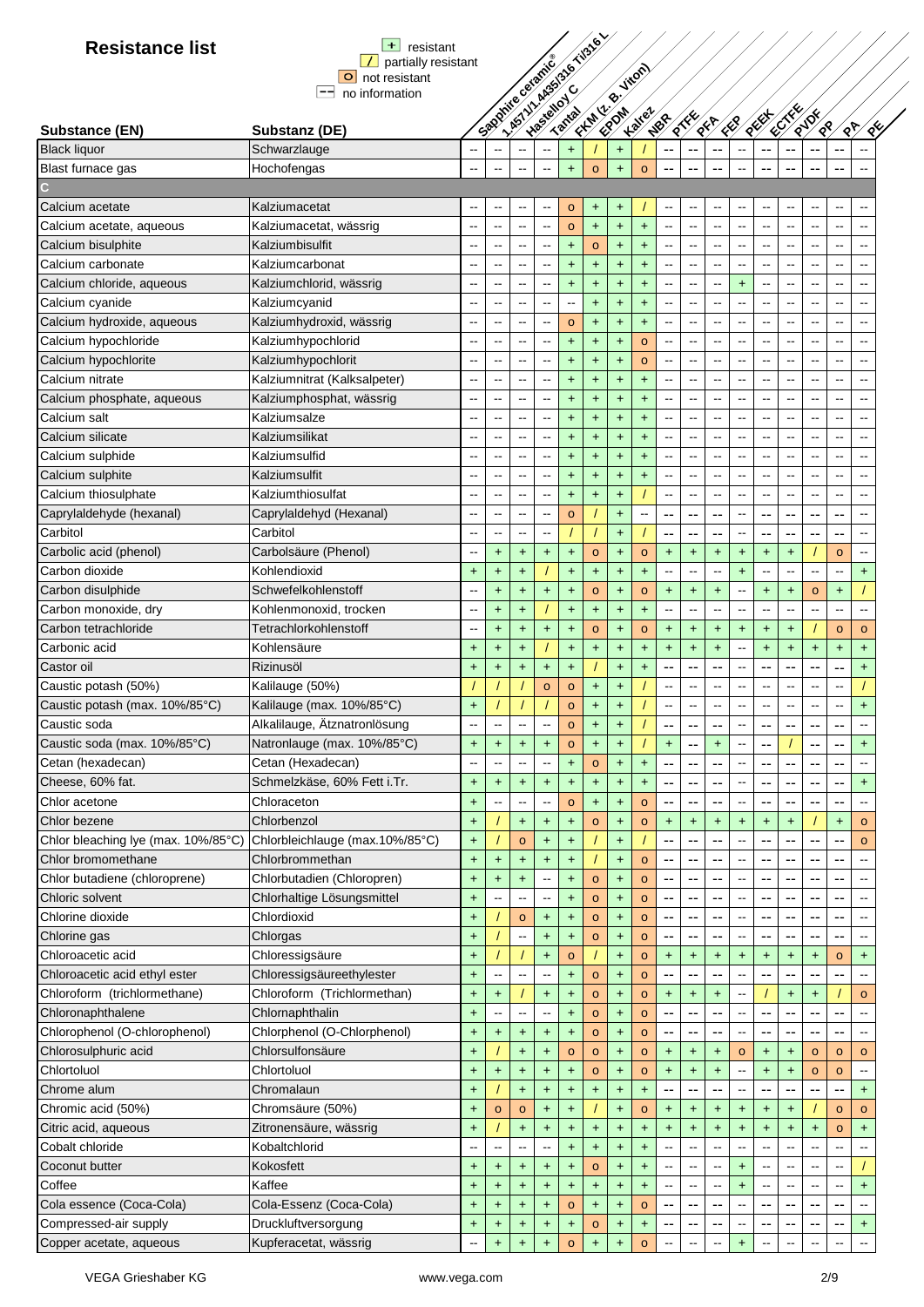| $+$ resistant               |
|-----------------------------|
| $\vert$ partially resistant |
| O not resistant             |
| no information              |

| <b>Resistance list</b>          | $+$<br>resistant                    |                          |                          |                                  |                          | I. Assimilated the Nigel |                      |                                    |                          |                          |                                  |                                         |                                                              |                                                      |                             |                       |                        |                          |
|---------------------------------|-------------------------------------|--------------------------|--------------------------|----------------------------------|--------------------------|--------------------------|----------------------|------------------------------------|--------------------------|--------------------------|----------------------------------|-----------------------------------------|--------------------------------------------------------------|------------------------------------------------------|-----------------------------|-----------------------|------------------------|--------------------------|
|                                 | partially resistant                 |                          |                          |                                  |                          |                          |                      |                                    |                          |                          |                                  |                                         |                                                              |                                                      |                             |                       |                        |                          |
|                                 | O not resistant                     |                          |                          |                                  |                          |                          |                      |                                    |                          |                          |                                  |                                         |                                                              |                                                      |                             |                       |                        |                          |
|                                 | --<br>no information                |                          |                          |                                  |                          |                          |                      |                                    |                          |                          |                                  |                                         |                                                              |                                                      |                             |                       |                        |                          |
| Substance (EN)                  | Substanz (DE)                       |                          |                          | Spanished Station                |                          |                          | Firm R. High         |                                    | <b>Kalley</b>            | NBR                      | <b>Riverside</b>                 | 1000                                    | ER                                                           | REEF                                                 | <b>RECTAL</b>               | RUDE<br>$\mathscr{R}$ |                        | ⁄४्र<br>∕∢Է∕             |
| Copper chloride, aqueous        | Kupferchlorid, wässrig              |                          | $\mathbf{o}$             | $\circ$                          | $+$                      | $\ddot{\phantom{1}}$     | $\ddot{}$            | $\ddot{}$                          | $\ddot{}$                | $\ddot{}$                | $+$                              | $+$                                     | $\ddot{}$                                                    | $\ddot{}$                                            | $\ddot{}$                   | $\ddot{}$             | $\circ$                |                          |
| Copper cyanide                  | Kupfercyanid                        | $\overline{\phantom{a}}$ | $\ddot{}$                |                                  | $\overline{\phantom{a}}$ | $\ddot{}$                | $+$                  | $\ddot{}$                          | $\ddot{}$                | $\ddot{}$                | $+$                              | $+$                                     | $\ddot{}$                                                    | $\ddot{}$                                            | $\ddot{}$                   | $\ddot{\phantom{1}}$  | $\ddot{}$              |                          |
| Copper salt                     | Kupfersalze                         | --                       | $\overline{\phantom{a}}$ | $\overline{a}$                   | Ξ.                       | $+$                      | $\ddagger$           | $\ddot{}$                          | $+$                      | --                       | $\ddotsc$                        | μ.                                      | $\ddotsc$                                                    | $\overline{\phantom{a}}$                             | $\sim$                      | $\sim$                | --                     | $+$                      |
| Copper sulphate, aqueous        | Kupfersulfat, wässrig               |                          |                          |                                  |                          | $+$                      |                      |                                    |                          |                          | $+$                              |                                         |                                                              |                                                      |                             |                       |                        | $\overline{\phantom{a}}$ |
| Crude oil                       | Erdöl                               | $\ddot{}$<br>$\ddot{}$   | +<br>$+$                 | $+$                              | $\ddot{}$<br>$+$         | $\ddot{}$                | $\ddot{}$<br>$\circ$ | $\ddot{}$<br>$+$                   | $\ddot{}$<br>$\ddot{}$   | +<br>$+$                 | $+$                              | $\begin{array}{c} + \end{array}$<br>$+$ | $\begin{array}{c} + \end{array}$<br>$\overline{\phantom{a}}$ | $\begin{array}{c} + \end{array}$                     | $\ddot{}$<br>$+$            | $\ddot{}$             | $\ddot{}$<br>$\ddot{}$ | $\circ$                  |
| Cyclohexane                     | Cyclohexan                          | $\overline{a}$           | $+$                      | $+$                              | $+$                      | $+$                      | $\circ$              | $\ddot{\phantom{1}}$               | $+$                      | $+$                      | $+$                              | $+$                                     | $+$                                                          | $+$                                                  | $\ddot{}$                   |                       | $+$                    | $+$                      |
| Cyclohexanol                    | Cyclohexanol                        | $\overline{a}$           |                          |                                  |                          |                          |                      |                                    |                          |                          |                                  |                                         |                                                              |                                                      |                             |                       |                        | $\ddot{}$                |
| Cyclohexanone                   | Cyclohexanon                        | Ξ.                       | $\ddot{}$<br>$\ddot{}$   | $\color{red}{+}$<br>$+$          | $+$<br>$\ddot{}$         | $+$<br>$\circ$           | $\circ$              | $\ddagger$<br>$\ddot{\phantom{1}}$ | $+$<br>$\circ$           | +<br>$\ddot{}$           | $\ddot{}$<br>$+$                 | $+$<br>$+$                              | $\begin{array}{c} + \end{array}$<br>$\ddag$                  | $\begin{array}{c} + \end{array}$<br>$\color{red}{+}$ | $+$<br>$\ddot{\phantom{1}}$ |                       | $\ddot{}$              | $\sim$                   |
|                                 |                                     |                          |                          |                                  |                          |                          |                      |                                    |                          |                          |                                  |                                         |                                                              |                                                      |                             |                       | $\ddot{}$              |                          |
| Decane                          | Decane                              | --                       |                          |                                  |                          | $\ddot{}$                | $\circ$              | $\ddot{}$                          | $\ddot{}$                | $\overline{\phantom{a}}$ | --                               | --                                      | $\overline{\phantom{a}}$                                     | --                                                   | --                          |                       |                        |                          |
| Developing bath                 | Entwicklerbad                       | --                       | +                        | --                               | --                       | $\ddagger$               |                      | $\ddot{}$                          | $+$                      | --                       | --                               | --                                      | $\overline{\phantom{a}}$                                     | $\sim$ $\sim$                                        | --                          | --                    | ۰.                     | н,                       |
| Dibenzylsebacat                 | Dibenzylsebacat                     | Ξ.                       | --                       | $\overline{\phantom{a}}$         | --                       |                          |                      | $+$                                | $\circ$                  | --                       | --                               | --                                      | $\overline{\phantom{a}}$                                     | --                                                   | --                          | ٠.                    | ۰.                     | Ξ.                       |
| Dibromdifluormethane            | Dibromdifluormethan                 | --                       | $\overline{\phantom{a}}$ | $\overline{\phantom{a}}$         | $\overline{\phantom{a}}$ | --                       |                      |                                    |                          | --                       | --                               | --                                      | $\overline{\phantom{a}}$                                     | $-$                                                  | $-$                         | --                    |                        | $\sim$                   |
|                                 |                                     |                          |                          |                                  | --                       |                          |                      | $\ddot{}$                          | $\circ$                  |                          |                                  |                                         | $\overline{a}$                                               |                                                      |                             |                       | --                     | $\overline{a}$           |
| Dibromethylbenzene              | Dibromethylbenzol                   | --                       | $-$                      | $\overline{\phantom{a}}$         |                          | $+$                      | $\circ$              | $\ddot{\phantom{1}}$               | $\circ$                  | --                       |                                  | --                                      |                                                              | --                                                   | --                          | --                    |                        |                          |
| Dibutyl phthalate (palatinol C) | Dibutylphthalat (Palatinol C)       | --                       | $+$                      | $+$                              | $+$                      | $\circ$                  |                      | $\ddot{}$                          | $\circ$                  |                          |                                  | --                                      | $\overline{a}$                                               | $-$                                                  | --                          |                       |                        |                          |
| Dibutylamin                     | Dibutylamin                         |                          |                          |                                  |                          | $\circ$                  | $\circ$              |                                    | $\circ$                  |                          |                                  | --                                      | ÷.                                                           | --                                                   | --                          |                       |                        |                          |
| Dibutylether                    | Dibutylether                        | Ξ.                       | --                       |                                  | --                       | $\circ$                  | $\circ$              | $\ddot{}$                          | $\circ$                  | --                       |                                  | --                                      | $\overline{a}$                                               | ц.                                                   | --                          |                       |                        | $\circ$                  |
| Dibutylsebacat                  | Dibutylsebacat                      | ٠.                       | $\sim$                   | $\overline{\phantom{a}}$         | --                       |                          |                      | $\ddot{}$                          | $\circ$                  | --                       | --                               | --                                      | $\sim$                                                       | --                                                   | --                          |                       |                        | $\ddot{}$                |
| Dichlorbenzene                  | Dichlorbenzol                       | $\ddot{}$                | $\overline{\phantom{a}}$ | --                               | $\overline{\phantom{a}}$ | $+$                      | $\circ$              | $\ddot{\phantom{1}}$               | $\circ$                  | +                        | $+$                              | $+$                                     |                                                              | $+$                                                  | $\ddot{}$                   |                       | $\ddot{}$              |                          |
| Dichlorbutane                   | Dichlorbutan (Tetramethylenchlorid) | $\ddot{}$                | $\sim$                   | $\overline{a}$                   | --                       | $\ddot{\phantom{1}}$     | $\circ$              | $\ddot{}$                          |                          | --                       | --                               | --                                      | $\ddotsc$                                                    | --                                                   | --                          | ٠.                    | --                     | Ξ.                       |
| Dichlorisopropylether           | Dichlorisopropylether               | --                       | $\sim$                   | --                               | $\overline{\phantom{a}}$ | $\circ$                  | $\circ$              | $+$                                | $\circ$                  | --                       | --                               | --                                      | $\overline{\phantom{a}}$                                     | --                                                   | --                          | --                    | --                     | ц.                       |
| Dicyclohexylamine               | Dicyclohexylamin                    | --                       | $\overline{a}$           | $\overline{a}$                   | $\overline{\phantom{a}}$ | $\circ$                  | $\circ$              | $\overline{\phantom{a}}$           | $\circ$                  | --                       | --                               | $\overline{\phantom{a}}$                | $\overline{\phantom{a}}$                                     | ٠.                                                   | $-$                         | ٠.                    | --                     | $\overline{\phantom{a}}$ |
| Diesel fuel                     | Dieselkraftstoff                    | $\ddot{}$                | $\ddot{}$                | $+$                              | $+$                      | $+$                      | $\circ$              | $+$                                | $+$                      | $+$                      | $+$                              | $+$                                     | $\overline{\phantom{a}}$                                     | $+$                                                  | $+$                         | $+$                   | $+$                    |                          |
| Diethylamine                    | Diethylamin                         | $\overline{\phantom{a}}$ | $\overline{a}$           | $\overline{a}$                   | --                       | $\circ$                  | $\circ$              | $\ddot{}$                          | $\circ$                  | $\ddot{}$                | $\ddot{}$                        | $+$                                     | $\color{red}{+}$                                             | $+$                                                  | $\circ$                     | $+$                   | $\ddot{}$              | $\sim$                   |
| Diethylenglycol                 | Diethylenglykol                     | $\ddot{}$                | +                        | $\begin{array}{c} + \end{array}$ | $\ddot{}$                | $\ddot{\phantom{1}}$     | $\ddot{}$            | $\ddot{\phantom{1}}$               | $+$                      | $\ddot{}$                | $+$                              | $+$                                     | $\ddot{\phantom{1}}$                                         | $+$                                                  | $\ddot{}$                   | $\ddot{}$             | $\ddot{}$              | ÷.                       |
| Diethylsebacat                  | Diethylsebacat                      | --                       | --                       | --                               | --                       | $\ddot{\phantom{1}}$     | $+$                  | $\ddot{}$                          | $\circ$                  | --                       | --                               | --                                      | $\overline{\phantom{a}}$                                     | --                                                   | --                          | ٠.                    | --                     |                          |
| Difluordibrommethane            | Difluordibrommethan                 | --                       | --                       | --                               | $\overline{\phantom{a}}$ | --                       |                      | $\overline{\phantom{a}}$           | $\circ$                  | $\overline{\phantom{a}}$ | --                               | ٠.                                      | $\overline{\phantom{a}}$                                     | $-$                                                  | --                          | ۰.                    | --                     | $\sim$                   |
| Diisobutylene                   | Diisobutylen                        | ۰.                       | $\ddot{}$                | $+$                              | $\ddot{}$                | $+$                      | $\circ$              | $+$                                |                          | --                       | --                               | --                                      | $\overline{\phantom{a}}$                                     | --                                                   | --                          | ٠.                    | ۰.                     | н,                       |
| Diisobutylketon                 | Diisobutylketon                     | $\ddot{}$                | +                        | $\begin{array}{c} + \end{array}$ | $\ddot{}$                | $\circ$                  | +                    | $\ddot{\phantom{1}}$               | $\circ$                  | $\ddot{}$                | $\ddot{}$                        | $\ddot{}$                               | $\overline{\phantom{a}}$                                     |                                                      | $\circ$                     |                       | $\ddot{}$              |                          |
| Diisooctylsebacat               | Diisooctylsebacat                   | --                       | --                       | $\overline{\phantom{a}}$         | $\overline{\phantom{a}}$ |                          | $\mathbf{o}$         | $\ddot{}$                          | $\circ$                  | $-$                      | --                               | --                                      | $\overline{\phantom{a}}$                                     | --                                                   | --                          | --                    | --                     | $\sim$                   |
| Diisopropylketon                | Diisopropylketon                    | $\ddot{\phantom{1}}$     | ÷                        | $\ddot{\phantom{1}}$             | $+$                      | $\circ$                  | $\ddot{\phantom{1}}$ | $\ddot{}$                          | $\circ$                  |                          |                                  |                                         |                                                              |                                                      |                             |                       |                        |                          |
| Dimethyl formamide (DMF)        | Dimethylformamid (DMF)              | --                       | --                       | --                               | $\overline{\phantom{m}}$ | $\circ$                  | +                    | $\ddot{}$                          | $\mathsf{o}$             | $\ddot{}$                | $\ddot{}$                        | $\ddot{}$                               | $\ddot{}$                                                    |                                                      | $\mathsf{o}$                | $\ddot{}$             |                        |                          |
| Dimethyl hydrazine              | Dimethylhydrazin                    |                          | --                       |                                  | --                       | $\circ$                  | +                    | $\ddot{}$                          | $\circ$                  |                          |                                  |                                         | $\sim$                                                       |                                                      |                             |                       |                        |                          |
| Dimethyl phthalat               | Dimethylphthalat                    | Ξ.                       |                          |                                  |                          |                          |                      | $\ddot{}$                          | $\circ$                  |                          |                                  |                                         |                                                              |                                                      |                             |                       |                        | $+$                      |
| Dimethylether (methyl ether)    | Dimethylether (Methylether)         | $\overline{\phantom{a}}$ | $\ddot{}$                | $\ddagger$                       | $\ddot{}$                | $\ddagger$               | $\ddot{}$            | $\ddot{}$                          | $\ddagger$               | +                        | $\begin{array}{c} + \end{array}$ | $\begin{array}{c} + \end{array}$        | $\overline{\phantom{a}}$                                     | $\begin{array}{c} + \end{array}$                     | $\ddot{}$                   | $\circ$               | $\ddot{}$              | $\color{red}{+}$         |
| Dinitrotoluol                   | Dinitrotoluol                       | Ξ.                       | $\overline{\phantom{a}}$ | Ξ.                               |                          | $\circ$                  | $\circ$              | $\ddot{}$                          | $\circ$                  |                          |                                  |                                         | $\overline{a}$                                               |                                                      |                             |                       |                        | $\overline{\phantom{a}}$ |
| Dioctyl phthalat (DOP)          | Dioctylphthalat (DOP)               | --                       | $\sim$                   |                                  |                          | $\ddot{\phantom{1}}$     | $\ddot{}$            | $\ddot{}$                          | $\circ$                  |                          | --                               |                                         |                                                              | ٠.                                                   | --                          | ٠.                    | --                     |                          |
| Dioctyl sebacat (DOS)           | Dioctylsebacat (DOS)                | --                       | $\overline{\phantom{a}}$ |                                  |                          | $\ddot{}$                | $\ddot{}$            | $\ddot{}$                          | $\circ$                  |                          |                                  |                                         |                                                              |                                                      | --                          |                       |                        |                          |
| Dioxan                          | Dioxan                              | --                       | $+$                      | $+$                              | $+$                      | $\circ$                  |                      | $\ddot{\phantom{1}}$               | $\circ$                  | $\ddot{}$                | $+$                              | $\ddot{}$                               | $+$                                                          | $+$                                                  | $\mathbf{o}$                |                       | $+$                    | $+$                      |
| Dioxolan                        | Dioxolan                            | Ξ.                       | --                       | $\overline{a}$                   |                          | $\circ$                  |                      | $\ddot{}$                          | $\circ$                  |                          |                                  |                                         |                                                              | ٠.                                                   | --                          |                       |                        |                          |
| Diphenyl                        | Diphenyl                            | --                       | +                        | $\ddot{}$                        | $\ddagger$               | $\ddagger$               | $\mathsf{o}$         | $\ddot{}$                          | $\circ$                  |                          |                                  |                                         |                                                              |                                                      |                             |                       |                        |                          |
| Diphenyl ether                  | Diphenylether                       | ٠.                       |                          |                                  |                          | $+$                      | $\mathbf{o}$         | $\pmb{+}$                          | $\circ$                  | +                        | $\ddot{}$                        | $\ddot{}$                               |                                                              | $\ddot{}$                                            | +                           | $\circ$               | $\ddot{}$              | $\ddot{\phantom{1}}$     |
| Dodecyl alcohol                 | Dodecylalkohol                      | $\ddot{}$                | $+$                      | $+$                              |                          | $+$                      | $+$                  | $\ddot{\phantom{1}}$               | $+$                      |                          |                                  |                                         |                                                              |                                                      |                             |                       |                        |                          |
|                                 |                                     |                          |                          |                                  |                          |                          |                      |                                    |                          |                          |                                  |                                         |                                                              |                                                      |                             |                       |                        |                          |
| Epichlorhydrin                  | Epichlorhydrin                      | --                       | --                       | --                               | --                       | $\circ$                  | $\mathbf{o}$         | $\ddot{}$                          | $\circ$                  | $\overline{\phantom{a}}$ | --                               | --                                      | $\hspace{0.05cm}$ - $\hspace{0.05cm}$                        | --                                                   | --                          | ۰.                    | ۰.                     |                          |
| Epoxide resin                   | Epoxidharze                         | $\ddot{}$                | $+$                      | $+$                              | $+$                      | $\circ$                  | $+$                  | $+$                                | $\overline{\phantom{a}}$ | --                       | --                               | --                                      | $\overline{\phantom{a}}$                                     | --                                                   | --                          | ۰.                    | --                     | $+$                      |
| Ethane                          | Ethan                               | $\ddot{}$                | $+$                      | $+$                              | $+$                      | $\ddot{\phantom{1}}$     | $\mathsf{o}$         | $\ddot{\phantom{1}}$               | $\ddot{}$                |                          |                                  | ۰.                                      | $+$                                                          |                                                      | --                          |                       |                        | $\overline{a}$           |
| Ethanol (ethyl alcohol)         | Ethanol (Ethylalkohol)              | $\ddot{}$                | $\ddot{}$                | $+$                              | $+$                      | $\circ$                  | $+$                  | $\ddagger$                         | $\ddot{}$                | +                        | $+$                              | $\ddot{}$                               | $+$                                                          | $+$                                                  | $+$                         |                       | $\mathbf{o}$           | $+$                      |
| Ethanolamine (colamine)         | Ethanolamin (Colamin)               |                          | --                       |                                  |                          | $\circ$                  |                      | $\circ$                            |                          |                          |                                  |                                         |                                                              |                                                      |                             |                       |                        |                          |
| Ether                           | Äther                               | --                       |                          |                                  |                          |                          |                      |                                    |                          | $\ddot{}$                | $\ddot{}$                        | $\ddot{}$                               |                                                              | $+$                                                  | $\ddot{}$                   | $\ddot{}$             | $\ddot{}$              |                          |
| Ethyl acetate                   | Ethylacetat                         | $\ddot{}$                | $\overline{\phantom{a}}$ |                                  |                          | $\circ$                  |                      | $\ddot{}$                          | $\mathsf{o}$             | $\ddot{}$                | $\ddot{}$                        | <sup>+</sup>                            | $\ddagger$                                                   | $\begin{array}{c} + \end{array}$                     | $\circ$                     |                       | $\ddot{}$              | ц.                       |
| Ethyl acrylic acid              | Ethylacrylsäure                     | --                       | $\sim$                   | $\overline{a}$                   |                          |                          |                      | ц.                                 | $\circ$                  |                          |                                  |                                         |                                                              |                                                      |                             |                       |                        | $\overline{\phantom{a}}$ |
| Ethyl benzene                   | Ethylbenzol                         |                          | $\overline{\phantom{a}}$ |                                  |                          | $\ddagger$               | +                    | $\ddot{}$                          | $\circ$                  | +                        | $\color{red}{+}$                 | $\begin{array}{c} + \end{array}$        | $\overline{\phantom{a}}$                                     |                                                      |                             |                       | $\ddot{}$              | $\overline{\phantom{a}}$ |
| Ethyl benzoate                  | Ethylbenzoat                        | --                       | $\sim$                   |                                  |                          | $\ddot{\phantom{1}}$     | $\circ$              | $\ddot{}$                          | $\circ$                  |                          | --                               |                                         |                                                              | --                                                   | --                          | ٠.                    |                        | $\overline{\phantom{a}}$ |
| Ethyl bromide                   | Ethylbromid                         | --                       | $\overline{\phantom{a}}$ | --                               | --                       | $\ddot{}$                | $\mathbf{o}$         | $\ddot{}$                          |                          | --                       | --                               | --                                      | $\sim$                                                       | --                                                   | --                          | ٠.                    | --                     | $\overline{\phantom{a}}$ |
| Ethyl cellulose                 | Ethylcellulose                      | Ξ.                       | $\sim$                   | $\overline{\phantom{a}}$         | --                       | $\circ$                  |                      | $+$                                |                          |                          |                                  |                                         | $\overline{\phantom{a}}$                                     | --                                                   | --                          |                       |                        | $\overline{\phantom{a}}$ |
| Ethyl chloride                  | Ethylchlorid                        | $\ddot{}$                |                          |                                  |                          | $\ddot{}$                | $\ddot{}$            | $\pmb{+}$                          | $\ddot{}$                | +                        | $\ddot{}$                        | +                                       | $\hspace{0.05cm}$ - $\hspace{0.05cm}$                        | $\ddot{}$                                            | $\ddot{}$                   |                       |                        | $\overline{\phantom{a}}$ |
| Ethyl cyclopentane              | Ethylcyclopentan                    |                          |                          |                                  |                          | $\ddot{}$                | $\mathsf{o}$         | $\ddot{}$                          | $\ddot{}$                |                          |                                  |                                         |                                                              |                                                      |                             |                       |                        |                          |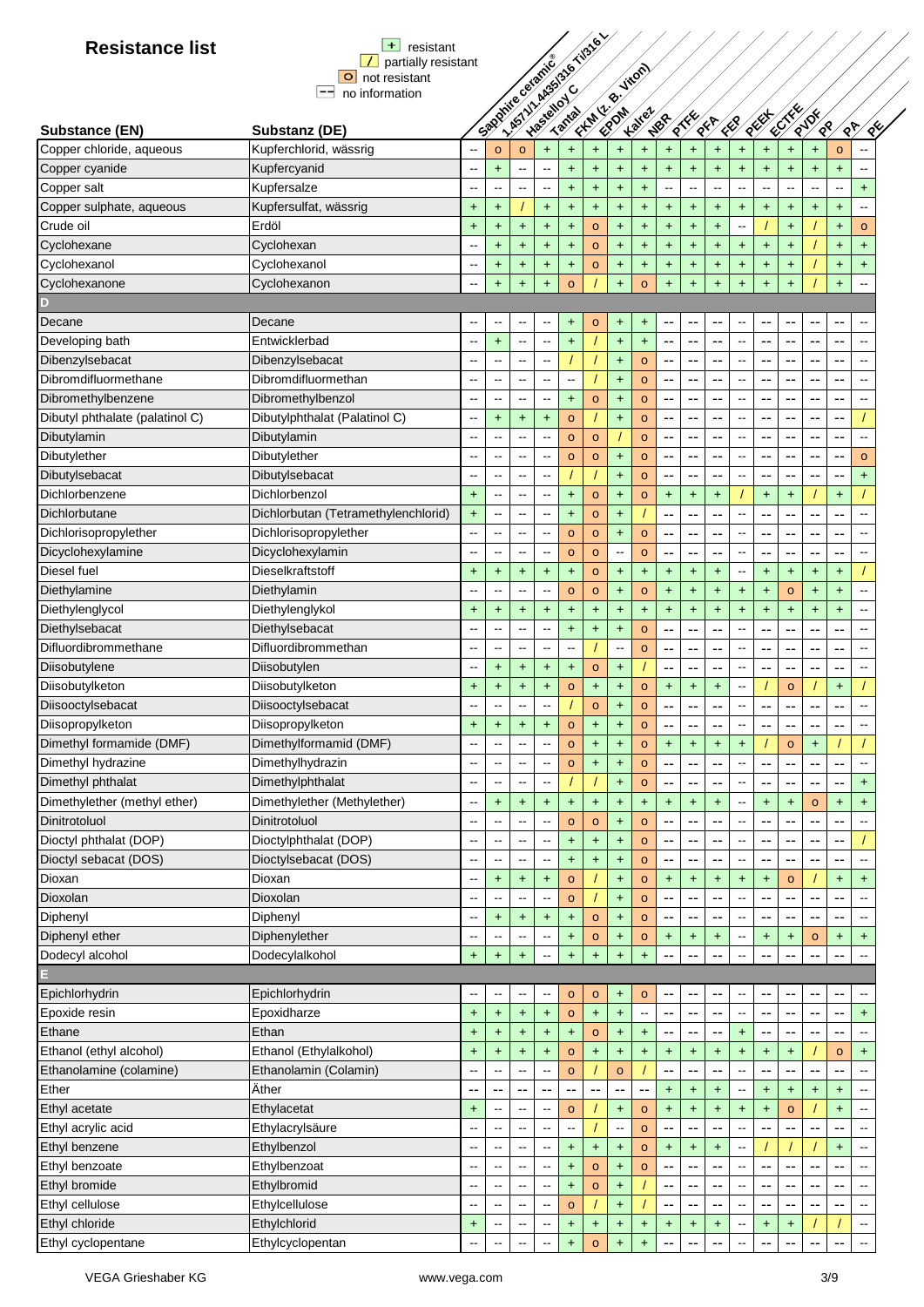| $+$ resistant                             |
|-------------------------------------------|
| $\boxed{\phantom{a}}$ partially resistant |
| O not resistant                           |
| no information                            |

| <b>Resistance list</b>           | $+$<br>resistant                  |                          |                                                                 |                                  |                                  |                          |              |                                  |                                  |                                               |                                  |                                  |                                  |                                  |                                  |                 |                  |                                  |
|----------------------------------|-----------------------------------|--------------------------|-----------------------------------------------------------------|----------------------------------|----------------------------------|--------------------------|--------------|----------------------------------|----------------------------------|-----------------------------------------------|----------------------------------|----------------------------------|----------------------------------|----------------------------------|----------------------------------|-----------------|------------------|----------------------------------|
|                                  | partially resistant               |                          | - ASTITUARYSTS & TOSTEL<br>Smoother clericle<br>First R. Fireby |                                  |                                  |                          |              |                                  |                                  |                                               |                                  |                                  |                                  |                                  |                                  |                 |                  |                                  |
|                                  | $\circ$<br>not resistant<br>$-\!$ |                          |                                                                 |                                  |                                  |                          |              |                                  |                                  |                                               |                                  |                                  |                                  |                                  |                                  |                 |                  |                                  |
|                                  | no information                    |                          |                                                                 |                                  |                                  |                          |              |                                  |                                  |                                               |                                  |                                  |                                  |                                  |                                  |                 |                  |                                  |
| Substance (EN)                   | Substanz (DE)                     |                          |                                                                 |                                  |                                  |                          |              |                                  | <b>Kalley</b>                    | NBR                                           |                                  | <b>SER</b>                       | ER                               | REEF                             | <b>KETKK</b>                     | RIDE<br>⁄<br>९⁄ | ৻৽ঢ়             | $\sqrt{2}$                       |
| Ethyl ether                      | Ethylether                        |                          |                                                                 |                                  |                                  | $\circ$                  | $\circ$      | $+$                              | $\circ$                          | $+$                                           | $+$                              | $+$                              | $+$                              | $\ddot{}$                        | $\ddot{}$                        | $\circ$         | $\ddot{}$        | $\overline{\phantom{a}}$         |
| Ethyl mercaptan                  | Ethylmercaptan                    | $\sim$                   | $\overline{\phantom{a}}$                                        | $\sim$                           | $\overline{\phantom{a}}$         |                          | -−           | $\ddot{}$                        | $\circ$                          | --                                            | --                               |                                  |                                  |                                  | --                               | --              | --               | $\sim$                           |
| Ethyl pentachloride benzene      | Ethylpentachlorbenzol             | $\overline{\phantom{a}}$ | щ,                                                              | $\overline{\phantom{a}}$         | $\overline{a}$                   | $+$                      | $\circ$      | Ŧ.                               | $\circ$                          | --                                            | $\overline{\phantom{a}}$         | --                               | $\overline{\phantom{a}}$         | --                               | --                               | --              | --               | $\sim$                           |
| ethyl silicate                   | Ethylsilikat                      | --                       | $\overline{\phantom{a}}$                                        | $\overline{\phantom{a}}$         | --                               | $+$                      | $\ddagger$   | $+$                              | $+$                              | $\overline{\phantom{m}}$                      | --                               | --                               | $\overline{\phantom{a}}$         | --                               | --                               | --              | --               | $\sim$                           |
| Ethylene                         | Ethylen                           | $\ddot{}$                | $+$                                                             | $+$                              | $\ddot{}$                        | $+$                      | $\circ$      | $+$                              | $+$                              | $-$                                           | $\overline{\phantom{a}}$         | $\overline{\phantom{a}}$         | $\overline{\phantom{a}}$         | --                               | --                               | $-$             | $-$              | $\sim$                           |
| Ethylene chloride                | Ethylenchlorid                    |                          | $-$                                                             | $\overline{a}$                   | --                               |                          | $\circ$      | $+$                              | $\circ$                          | $\overline{\phantom{a}}$                      | $\overline{\phantom{a}}$         | $\overline{\phantom{a}}$         | $\overline{a}$                   | $-$                              | ۰.                               | --              | --               | $\sim$                           |
| Ethylene chlorohydrin            | Ethylenchlorhydrin                |                          | $\overline{a}$                                                  | $\overline{\phantom{a}}$         | --                               | $+$                      |              | Ŧ,                               | $\circ$                          | $+$                                           | $+$                              | $+$                              | $\overline{\phantom{a}}$         | $+$                              | $+$                              |                 | $\circ$          | $\sim$                           |
| Ethylene diamine                 | Ethylendiamin                     |                          | --                                                              | $\overline{\phantom{a}}$         | --                               | $\circ$                  | $\ddagger$   | $\circ$                          | $+$                              | $\ddot{}$                                     | $\ddot{}$                        | $\ddot{}$                        | --                               | $\ddagger$                       | $\color{red}+$                   | $\ddot{}$       | $\circ$          | $\sim$                           |
| Ethylene dibromide               | Ethylendibromid                   |                          | $-$                                                             | $\overline{\phantom{a}}$         | --                               | $\ddot{}$                | $\circ$      | $+$                              | $\circ$                          | $\overline{\phantom{a}}$                      | $\overline{\phantom{a}}$         | --                               | $\overline{a}$                   | $-$                              | --                               | $-$             | --               | $\sim$ $\sim$                    |
| Ethylene dichloride              | Ethylendichlorid                  |                          | $\overline{\phantom{a}}$                                        | $\overline{\phantom{a}}$         | --                               | $\ddot{}$                | $\circ$      | $\color{red}+$                   | $\circ$                          | $\overline{\phantom{a}}$                      | --                               | $-$                              | $\overline{\phantom{a}}$         | --                               | --                               | --              | --               | $\sim$                           |
| Ethylene glycol                  | Ethylenglycol                     | +                        | $\ddot{}$                                                       | $\begin{array}{c} + \end{array}$ | $\ddot{}$                        | +                        | $\ddot{}$    | $\ddot{}$                        | $\ddot{}$                        | $+$                                           | $\ddot{}$                        | +                                | $\ddot{}$                        | +                                | $\ddot{}$                        | $+$             | $+$              | $\ddot{\phantom{a}}$             |
| Ethylene oxide                   | Ethylenoxid                       |                          |                                                                 |                                  | --                               | $\circ$                  | $\circ$      | $\circ$                          | $\circ$                          | $+$                                           | $\ddot{}$                        | $\ddot{}$                        | $+$                              | $\ddot{}$                        | $+$                              |                 | $\ddot{}$        |                                  |
|                                  |                                   |                          |                                                                 |                                  |                                  |                          |              |                                  |                                  |                                               |                                  |                                  |                                  |                                  |                                  |                 |                  |                                  |
| Fatty acid                       | Fettsäuren                        | $\ddot{}$                | $\ddot{}$                                                       | $\ddot{}$                        | $+$                              | $+$                      | $\circ$      | $+$                              |                                  | $\ddot{}$                                     | $\ddot{}$                        | $\ddot{}$                        | $\ddot{}$                        | $\ddot{}$                        | $\ddot{}$                        | $\pm$           | $\ddot{}$        |                                  |
| <b>Fixing salt</b>               | Fixiersalz                        | $\sim$                   | $+$                                                             | $\overline{a}$                   | Ξ.                               | $\ddot{}$                | $+$          | $+$                              | $+$                              | $\overline{\phantom{a}}$                      | $\sim$                           | ۵.                               | L.                               | $\overline{a}$                   | --                               | $-$             | --               | $\sim$                           |
| Fluorosilicic acid               | Fluorkieselsäure                  | $\sim$                   | $-$                                                             | μ.                               | --                               | $\ddagger$               | $+$          | $\ddot{}$                        |                                  | $+$                                           | $\ddot{}$                        | $\ddot{}$                        |                                  | $\ddot{}$                        | $\ddot{}$                        | $\ddot{}$       | $\circ$          | $\ddot{}$                        |
| Formaldehyde                     | Formaldehyd                       | $\sim$                   | $+$                                                             |                                  | --                               | $\circ$                  |              | Ŧ,                               | $\circ$                          | --                                            | --                               | ٠.                               | $\ddot{}$                        | --                               |                                  |                 |                  | $+$                              |
| Formaldehyde (40%)               | Formaldehyd (40%)                 | --                       |                                                                 | --                               | $\overline{\phantom{a}}$         | $ -$                     | --           | ٠.                               |                                  | $\ddot{}$                                     | $\ddot{}$                        | $\ddagger$                       |                                  | +                                | $\ddot{}$                        | $\ddot{}$       |                  | $\overline{\phantom{a}}$         |
| Formic acid                      | Ameisensäure                      |                          |                                                                 |                                  | --                               |                          | --           | --                               | --                               | $\ddot{\phantom{1}}$                          | $\ddot{\phantom{1}}$             | $+$                              |                                  | $\ddot{}$                        | $+$                              | $\ddot{}$       | $\circ$          | $\ddot{\phantom{a}}$             |
| Formic acid (max. 10%/85°C)      | Ameisensäure (max. 10%/85°C)      | $+$                      | $+$                                                             | $+$                              | $\ddagger$                       | $\circ$                  | $+$          | $+$                              | $\circ$                          | --                                            | $\overline{\phantom{a}}$         | --                               |                                  | --                               | --                               | --              | --               | $\ddot{}$                        |
| Formic acid methyl ester         | Ameisensäuremethylester           | $\ddot{}$                |                                                                 | --                               | --                               | $\overline{\phantom{a}}$ |              | $+$                              | $\circ$                          | --                                            | --                               | --                               |                                  | --                               | ۰.                               | --              | --               | $\qquad \qquad \blacksquare$     |
| Fuel oil, heavy                  | Heizöl, schwer                    | $\ddot{}$                | $+$                                                             | $+$                              | $\ddot{}$                        | $+$                      | $\circ$      | $+$                              | $\circ$                          | $+$                                           | $+$                              | $+$                              | $+$                              | $\ddot{}$                        | $+$                              | $+$             | $+$              | $\circ$                          |
| Fuel oil, light                  | Heizöl, leicht                    | $+$                      | $+$                                                             | $+$                              | $+$                              | $+$                      | $\circ$      | $+$                              | $+$                              | $+$                                           | $+$                              | $+$                              | $+$                              | $+$                              | $+$                              | $+$             | $+$              |                                  |
| Fumaric acid                     | Fumarsäure                        | $\overline{a}$           | --                                                              | $\sim$                           | --                               | $\ddot{}$                | --           | Ŧ,                               | $+$                              | --                                            | $\overline{a}$                   | --                               | $\overline{a}$                   | --                               | --                               | --              | --               | $\sim$                           |
| Furfural (furanaldehyde)         | Furfural (Furanaldehyd)           |                          |                                                                 | $+$                              | $+$                              | $\circ$                  |              | Ŧ,                               | $\circ$                          | $\color{red}{+}$                              | $\ddagger$                       | $\ddot{}$                        |                                  | $\ddot{}$                        |                                  | $\circ$         |                  | $\overline{\phantom{a}}$         |
| Furfuryl alcohol                 | Furfurylalkohol                   |                          | --                                                              | $\sim$                           | ⊷                                | $\overline{\phantom{a}}$ |              | $\ddot{}$                        | $\circ$                          | $\overline{\phantom{a}}$                      | --                               | --                               |                                  | --                               | ۰.                               | --              | --               | $\ddot{}$                        |
| Furyl carbinol                   | Furylcarbinol                     |                          |                                                                 |                                  | $\overline{a}$                   |                          |              | $+$                              | $\circ$                          | $\sim$ $\sim$                                 | ٠.                               |                                  |                                  |                                  |                                  | --              | --               | $\overline{\phantom{a}}$         |
| G                                |                                   |                          |                                                                 |                                  |                                  |                          |              |                                  |                                  |                                               |                                  |                                  |                                  |                                  |                                  |                 |                  |                                  |
| Galvanic bath, chromium          | Galvanik-Bad (Chrom)              | $\sim$                   | --                                                              | $\overline{\phantom{a}}$         | --                               | $\ddot{}$                | $\mathbf{o}$ | $\ddot{}$                        | $\mathbf{o}$                     | --                                            | --                               | --                               | Ξ.                               | --                               | ۰.                               | ۰.              | ۰.               | $\ddot{}$                        |
| Gas, leaded                      | Benzin, verbleit                  | --                       | --                                                              | ۰.                               | $\overline{\phantom{a}}$         | $\ddot{}$                | --           | $\overline{\phantom{m}}$         | --                               | $+$                                           | $\ddot{}$                        | $\ddot{}$                        | $\ddot{}$                        | $\ddot{}$                        | $\ddot{}$                        | $\mathsf{o}\,$  | $\ddot{}$        | $\sim$                           |
| Gas, Super                       | Benzin, Super                     | $\ddot{\phantom{1}}$     | $+$                                                             | $+$                              | $+$                              | $\ddot{\phantom{1}}$     | $\circ$      | $+$                              | $\ddot{\phantom{1}}$             | $\sim$ $\sim$                                 | $\overline{\phantom{a}}$         | --                               |                                  | --                               | --                               | $-$             |                  |                                  |
| Gas, unleaded                    | Benzin, unverbleit                |                          | ۰.                                                              | --                               | --                               | $\ddot{}$                | --           | --                               | --                               |                                               | $\ddot{}$                        | $\ddot{}$                        | $+$                              | $\begin{array}{c} + \end{array}$ | $\ddot{}$                        |                 |                  | $\qquad \qquad \blacksquare$     |
| Gelatin, aqueous                 | Gelatine, wässrig                 | $\ddot{}$                | $\ddagger$                                                      | $\ddot{\phantom{1}}$             | $\ddagger$                       | $\ddagger$               | $\ddagger$   | $\ddot{}$                        | $+$                              | $\ddot{}$                                     | $\ddot{}$                        | $\ddot{}$                        | $\ddot{\phantom{1}}$             | $\ddot{}$                        | $+$                              | $+$             | $\color{red}{+}$ | $\begin{array}{c} + \end{array}$ |
| Glucose                          | Glucose                           | $\ddot{}$                | $\ddot{}$                                                       | $+$                              | $\ddagger$                       | $+$                      | $+$          | $\begin{array}{c} + \end{array}$ | $+$                              |                                               |                                  |                                  | $\ddot{}$                        |                                  |                                  |                 |                  | $+$                              |
| Glycerol                         | Glycerin                          | $\ddot{}$                | $+$                                                             | $+$                              | $\ddagger$                       | $\ddot{}$                | $\ddot{}$    | $\color{red}+$                   | $\begin{array}{c} + \end{array}$ | $\ddot{}$                                     | $\ddot{}$                        | $\ddot{}$                        | $+$                              | $\begin{array}{c} + \end{array}$ | $+$                              | $\ddot{}$       | $+$              | $\begin{array}{c} + \end{array}$ |
| Glycerol triacetate              | Glycerintriacetat                 | $\sim$                   |                                                                 |                                  | --                               | $\mathbf{o}$             | $+$          | $\color{red}{+}$                 |                                  | --                                            | $\overline{\phantom{a}}$         |                                  |                                  |                                  |                                  |                 |                  | $\sim$                           |
| Glycol                           | Glykol                            | $\ddot{}$                | $+$                                                             | $\begin{array}{c} + \end{array}$ | $\ddagger$                       | $+$                      | $\ddagger$   | $+$                              | $+$                              | $+$                                           | $\begin{array}{c} + \end{array}$ | $\ddot{}$                        | $\ddot{}$                        | $\pm$                            | $\ddot{}$                        | $\ddot{}$       | $+$              | $\pm$                            |
|                                  |                                   |                          |                                                                 |                                  |                                  |                          |              |                                  |                                  |                                               |                                  |                                  |                                  |                                  |                                  |                 |                  |                                  |
| Helium                           | Helium                            | $\ddot{}$                | $\ddot{}$                                                       | $\ddot{}$                        | $\ddot{}$                        | $\ddot{}$                | $\ddot{}$    | $\ddot{}$                        | $\ddot{}$                        | --                                            | --                               | --                               | $\overline{\phantom{a}}$         |                                  |                                  | --              | ۰.               | $\ddot{}$                        |
| Heptane                          | Heptan                            | $+$                      |                                                                 |                                  | $\ddot{}$                        | $\color{red}+$           | $\mathsf{o}$ | $\color{red}{+}$                 | $\color{red}{+}$                 | $\color{red}+$                                | $\begin{array}{c} + \end{array}$ | $\begin{array}{c} + \end{array}$ | $\begin{array}{c} + \end{array}$ | $\begin{array}{c} + \end{array}$ | $\begin{array}{c} + \end{array}$ |                 | $+$              |                                  |
| Hexaldehyd                       | Hexaldehyd                        |                          | --                                                              | $\overline{a}$                   | --                               | $\mathbf{o}$             | $\ddot{}$    | $\ddot{}$                        | $\mathbf{o}$                     | $\mathord{\hspace{1pt}\text{--}\hspace{1pt}}$ | --                               | $\overline{\phantom{a}}$         | $\overline{a}$                   | --                               |                                  |                 |                  |                                  |
| Hexane                           | Hexan                             | $\ddot{}$                | $\ddot{}$                                                       | $\begin{array}{c} + \end{array}$ | $\ddagger$                       | $+$                      | $\mathbf{o}$ | $\color{red}{+}$                 | $\begin{array}{c} + \end{array}$ | $\color{red}{+}$                              | $\begin{array}{c} + \end{array}$ | $+$                              | $\overline{a}$                   | $\ddot{}$                        | $\begin{array}{c} + \end{array}$ |                 | $+$              |                                  |
| Hexyl alcohol                    | Hexylalkohol                      | $\ddot{}$                | $\ddot{}$                                                       | $\begin{array}{c} + \end{array}$ | $\ddot{}$                        | $+$                      | $\mathbf{o}$ | $\color{red}+$                   | $\begin{array}{c} + \end{array}$ | $\color{red}+$                                | $\ddot{}$                        | $\begin{array}{c} + \end{array}$ | --                               | +                                | $\begin{array}{c} + \end{array}$ | $\ddot{}$       |                  | $+$                              |
| Hydrazine                        | Hydrazin                          |                          |                                                                 |                                  | -−                               | $\mathbf{o}$             | $\ddot{}$    | $\ddot{}$                        | $\mathbf{o}$                     | --                                            | $\sim$                           | --                               | $\ddot{}$                        | $\overline{\phantom{a}}$         |                                  |                 |                  |                                  |
| Hydrochloric acid                | Salzsäure                         | $\circ$                  | $\circ$                                                         | $\circ$                          | $+$                              | +                        | $\mathbf{o}$ | $+$                              | $\mathbf{o}$                     | $+$                                           | $\ddot{}$                        | $\begin{array}{c} + \end{array}$ | $\ddot{}$                        | +                                | $\ddot{}$                        | $\circ$         | $\circ$          | $\ddot{}$                        |
| Hydrochloric acid (max. 6%/85°C) | Salzsäure (max. 6%/85°C)          | $\ddot{}$                |                                                                 | $\circ$                          | $+$                              | $+$                      | $+$          | $+$                              | $\overline{\phantom{a}}$         | --                                            | --                               | --                               | $\overline{\phantom{a}}$         | --                               |                                  |                 |                  |                                  |
| Hydrofluoric acid (45%)          | Flußsäure (45%)                   |                          |                                                                 |                                  | --                               | --                       | --           | --                               | --                               | $+$                                           | $+$                              | $+$                              | $\overline{a}$                   | $\pm$                            | $\ddot{}$                        | $\pm$           | $\circ$          | $\overline{a}$                   |
| Hydrogen                         | Wasserstoff                       | $\ddot{}$                |                                                                 | $+$                              | $\ddot{}$                        | $\ddagger$               | $+$          | $+$                              | $+$                              | --                                            | ۵.                               | ۵.                               | $\sim$                           |                                  |                                  | --              | --               | $+$                              |
| Hydrogen peroxide                | Wasserstoffperoxid                | $\overline{\phantom{a}}$ |                                                                 | $+$                              | --                               | $\ddagger$               | $\mathbf{o}$ | <sup>+</sup>                     | $\circ$                          | $\ddot{}$                                     | $\ddot{}$                        | $\pmb{+}$                        | $\begin{array}{c} + \end{array}$ | +                                | $\ddot{}$                        | $\ddot{}$       | $\circ$          | $\ddot{}$                        |
| Hydrogen peroxide (max. 6%/85°C) | Wasserstoffperoxid (max. 6%/85°C) | $\ddot{}$                | $+$                                                             | $+$                              | $\ddagger$                       | $+$                      | $+$          | $\ddot{}$                        |                                  |                                               |                                  |                                  |                                  |                                  |                                  |                 |                  | $+$                              |
| Hydrogen sulphide                | Schwefelwasserstoff               | --                       |                                                                 |                                  | $\ddagger$                       | $\mathbf{o}$             | $\ddot{}$    | $\ddot{}$                        | $\mathbf{o}$                     | $\ddot{}$                                     | $\ddot{}$                        | $\pmb{+}$                        | $\pmb{+}$                        | +                                | $\ddot{}$                        | $\mathbf{o}$    | $\ddot{}$        | $\ddot{}$                        |
| Hydroquinone                     | Hydrochinon                       |                          |                                                                 |                                  |                                  |                          | $\circ$      | $\ddot{}$                        | $\circ$                          | $\ddot{\phantom{1}}$                          | $\ddot{\phantom{1}}$             | $\ddot{\phantom{1}}$             |                                  | $\ddot{}$                        | $+$                              | $+$             | $\circ$          |                                  |
|                                  |                                   |                          |                                                                 |                                  |                                  |                          |              |                                  |                                  |                                               |                                  |                                  |                                  |                                  |                                  |                 |                  |                                  |
| Illuminating gas                 | Leuchtgas                         | +                        | $\ddot{}$                                                       | $\ddot{}$                        | $\ddot{}$                        | $\ddot{}$                | $\mathbf{o}$ | $\ddot{}$                        | $\ddot{}$                        | $\overline{\phantom{a}}$                      | --                               | --                               | $\ddot{}$                        | --                               |                                  | --              | --               | $\ddot{}$                        |
| lodine                           | Jod                               | $\ddot{}$                |                                                                 |                                  | $\begin{array}{c} + \end{array}$ | $+$                      |              | $+$                              |                                  | $+$                                           | $+$                              | $\begin{array}{c} + \end{array}$ |                                  | $+$                              | $+$                              |                 | $\circ$          | $\ddot{}$                        |
| Iron chloride                    | Eisenchlorid                      | $\ddot{}$                | $\circ$                                                         | $\overline{\phantom{a}}$         | --                               | $+$                      | $\ddot{}$    | $+$                              | $\ddot{}$                        | $+$                                           | $\ddagger$                       | $+$                              | $+$                              | +                                | $\ddot{}$                        | $\ddot{}$       | $\ddot{}$        | $\ddot{}$                        |
| Iron nitrate                     | Eisennitrat                       |                          | $\pm$                                                           | --                               | $\ddot{}$                        | $\ddot{}$                | $\ddot{}$    | $\ddot{}$                        | $\begin{array}{c} + \end{array}$ | $\color{red}+$                                | $\ddot{}$                        | $\ddagger$                       | $\ddot{}$                        | +                                | $\ddot{}$                        | $\ddot{}$       | $+$              | $\begin{array}{c} + \end{array}$ |
| Iron(II)sulphate, aqueous        | Eisen(II)Sulfat, wässrig          |                          | $\ddot{}$                                                       |                                  | $\ddot{}$                        | $+$                      | $\ddot{}$    | $\color{red}+$                   | $\color{red}+$                   | --                                            | --                               |                                  | $\ddot{}$                        |                                  |                                  | --              | --               | $\color{red}+$                   |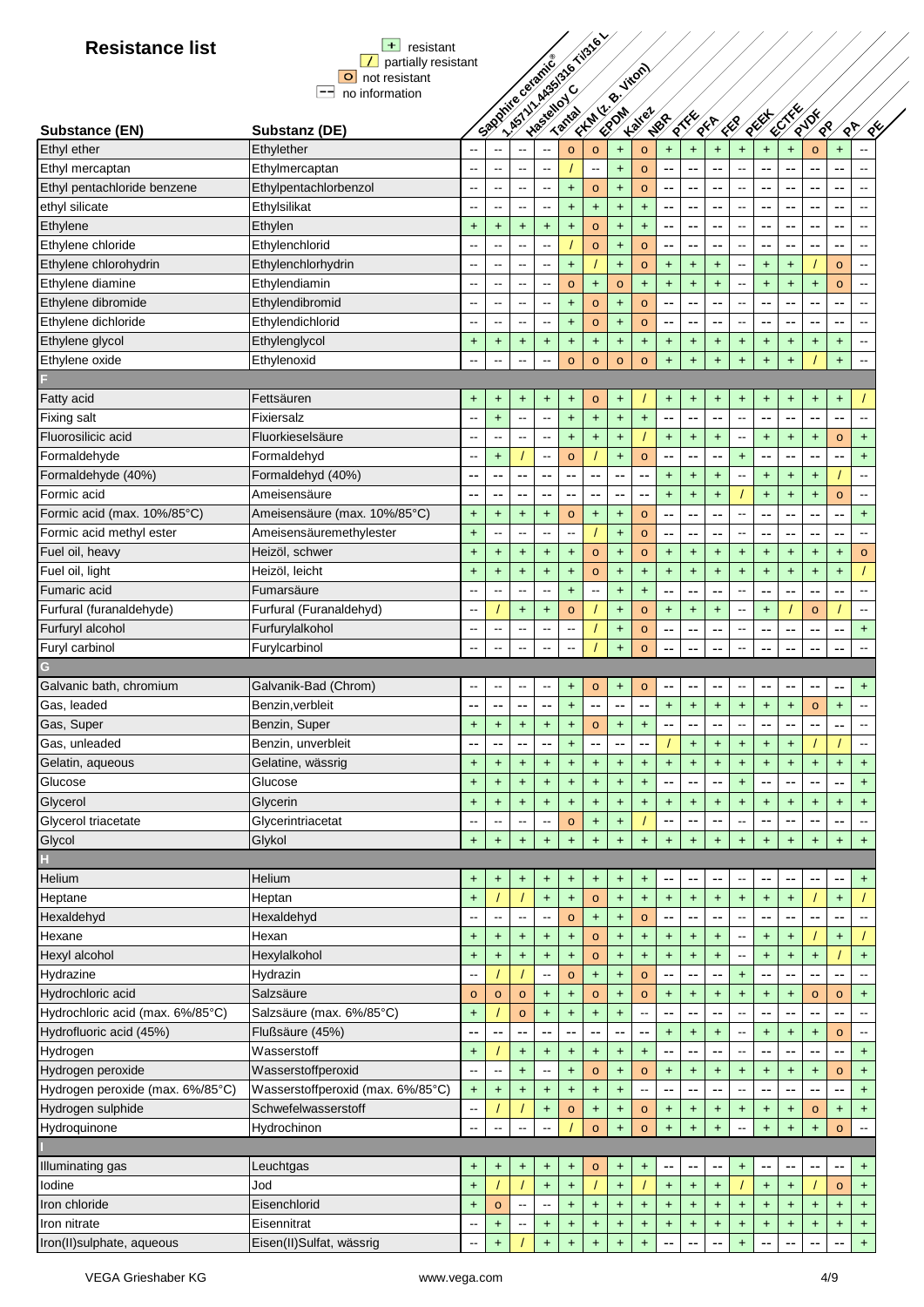| <b>Resistance list</b>       | $+$<br>resistant              |                          |                          |                                  |                                  |                                  |                      |                                  |               |                                  |                          |                                  |                                       |                |                      |                          |                                  |            |
|------------------------------|-------------------------------|--------------------------|--------------------------|----------------------------------|----------------------------------|----------------------------------|----------------------|----------------------------------|---------------|----------------------------------|--------------------------|----------------------------------|---------------------------------------|----------------|----------------------|--------------------------|----------------------------------|------------|
|                              | partially resistant           |                          |                          |                                  |                                  |                                  |                      |                                  |               |                                  |                          |                                  |                                       |                |                      |                          |                                  |            |
|                              | not resistant<br>$\circ$      |                          |                          |                                  |                                  |                                  |                      |                                  |               |                                  |                          |                                  |                                       |                |                      |                          |                                  |            |
|                              | $--$<br>no information        |                          | Spooning catalle         |                                  |                                  | 1.451 VI ABS/316 Ti316 Y         |                      | First R. Firem                   |               |                                  |                          |                                  |                                       |                |                      |                          |                                  |            |
|                              |                               |                          |                          |                                  |                                  |                                  |                      |                                  | <b>Kalley</b> |                                  |                          |                                  |                                       |                | <b>CENTRY</b>        | RIDE                     |                                  |            |
| Substance (EN)               | Substanz (DE)                 |                          |                          |                                  |                                  |                                  |                      |                                  |               | NBR                              | Rike                     | $\mathbb{R}^k$                   | ER                                    | REEF           |                      | $\sqrt{8}$               | $\sqrt{6}$                       | $\sqrt{2}$ |
| Iron(III)chloride, aqueous   | Eisen(III)Chlorid, wässrig    |                          | $\circ$                  | $\circ$                          | $+$                              | $+$                              | $+$                  | $+$                              | +             | ٠.                               |                          |                                  |                                       |                |                      |                          | ٠.                               | $\ddot{}$  |
| Isobutyl alcohol             | Isobutylalkohol               | +                        | $\ddot{\phantom{1}}$     | $\ddot{}$                        | $\ddagger$                       | $\begin{array}{c} + \end{array}$ | $\ddot{}$            | $\ddot{\phantom{1}}$             | $\circ$       | $\ddot{\phantom{1}}$             | $+$                      | $\ddagger$                       | $\overline{\phantom{a}}$              | $\ddot{}$      | $+$                  | $\ddot{}$                | $\circ$                          | $\ddot{}$  |
| Isododecane                  | Isododecan                    | +                        | $\ddot{}$                | $+$                              | $\ddot{}$                        | $+$                              | $\mathsf{o}$         | $\ddot{}$                        | $\ddagger$    | --                               |                          | --                               | $\overline{\phantom{a}}$              | --             |                      | --                       | ۰.                               |            |
| Isooctane                    | Isooctan                      | $\ddot{}$                | $\ddot{\phantom{1}}$     | $\ddot{}$                        | $+$                              | $\ddot{}$                        | $\mathbf{o}$         | $\ddot{}$                        | $\ddagger$    | $\begin{array}{c} + \end{array}$ | $\ddot{}$                | $\begin{array}{c} + \end{array}$ | $\begin{array}{c} + \end{array}$      | $\ddot{}$      | $+$                  | $\ddot{}$                | $\boldsymbol{+}$                 | $\ddot{}$  |
| Isooctanol                   | Isooctanol                    |                          | $\overline{\phantom{a}}$ | --                               | $\overline{\phantom{a}}$         | $+$                              | $\ddot{}$            | $\ddot{}$                        | $\ddot{}$     | --                               | --                       | --                               | --                                    | --             | --                   | --                       | --                               |            |
| Isophorone                   | Isophoron                     |                          | $\overline{a}$           | --                               | $\overline{\phantom{a}}$         | $\circ$                          | $+$                  | $+$                              | $\circ$       | --                               | --                       | $\overline{a}$                   | $\sim$                                | --             | --                   | --                       | --                               |            |
|                              |                               |                          |                          |                                  |                                  |                                  |                      |                                  |               |                                  |                          |                                  |                                       |                |                      |                          |                                  |            |
| Isopropanol                  | Isopropanol                   | $\ddot{}$                | $\ddot{}$                | $\ddot{}$                        | $\ddot{}$                        | $\ddot{}$                        | $\ddot{}$            | $\ddot{}$                        |               | $\ddot{\phantom{1}}$             | $\ddot{}$                | +                                | $\begin{array}{c} + \end{array}$      | $\ddot{}$      | $\ddot{}$            | $\ddot{}$                |                                  | $\ddot{}$  |
| Isopropyl acetate            | Isopropylacetat               |                          | ц.                       |                                  | $\overline{\phantom{a}}$         | $\circ$                          |                      | $\ddagger$                       | $\mathbf{o}$  | $\ddot{}$                        | $\ddot{}$                | $\ddot{}$                        | $\overline{\phantom{a}}$              | <sup>+</sup>   |                      |                          | $\ddot{}$                        |            |
| Isopropyl benzene            | Isopropylbenzol               | $\ddot{}$                | $\ddot{}$                | $+$                              | $\ddot{}$                        | $+$                              | $\circ$              | $+$                              | $\circ$       | $\ddot{\phantom{1}}$             | $+$                      | $+$                              |                                       | $\ddot{}$      | $\ddot{}$            |                          | $\ddot{}$                        |            |
| Isopropyl chloride           | Isopropylchlorid              | $\overline{\phantom{a}}$ | $\overline{\phantom{a}}$ | --                               | $\overline{\phantom{a}}$         | $\begin{array}{c} + \end{array}$ | $\mathsf{o}$         | $\ddagger$                       | $\circ$       | $-$                              | --                       | $\sim$                           | $\hspace{0.05cm}$ - $\hspace{0.05cm}$ | --             |                      | --                       | --                               |            |
| Isopropyl ether              | Isopropylether                | $+$                      | $\ddot{}$                | $\ddot{}$                        | $+$                              | $\circ$                          | $\circ$              | $\ddot{}$                        |               | $\ddot{}$                        | $\ddot{}$                | $+$                              | $\overline{\phantom{a}}$              | $+$            | $+$                  | $\circ$                  | $\begin{array}{c} + \end{array}$ | $\circ$    |
|                              |                               |                          |                          |                                  |                                  |                                  |                      |                                  |               |                                  |                          |                                  |                                       |                |                      |                          |                                  |            |
| Kerosene                     | Kerosin, Flugbenzin           | $+$                      | $\ddot{}$                | $\ddot{}$                        | --                               | $\ddot{}$                        | $\circ$              | $\ddot{}$                        | $\ddot{}$     | $\ddot{}$                        | $\ddot{}$                | $\ddot{}$                        | $\ddot{}$                             |                | $\ddot{}$            |                          | $\ddot{}$                        | $\ddot{}$  |
| Kreosol (methyl catechol)    | Kreosol (Methylbrenzcatechin) | $\overline{\phantom{a}}$ | $\ddot{\phantom{1}}$     | $+$                              | $+$                              | $+$                              | $\circ$              | $+$                              | $\circ$       | $\sim$                           | $\overline{a}$           | $\sim$                           | $\sim$ $\sim$                         | $\overline{a}$ | $\sim$               | ш.                       | $\sim$                           | $+$        |
|                              |                               |                          |                          |                                  |                                  |                                  |                      |                                  |               |                                  |                          |                                  |                                       |                |                      |                          |                                  |            |
| Lacquer solvent              | Lacklösungsmittel             | +                        | $\ddot{}$                | $\ddot{}$                        | $\ddot{}$                        | $\circ$                          | $\circ$              | +                                | $\mathbf{o}$  | н.                               | ٠.                       |                                  |                                       |                |                      |                          |                                  |            |
| Lacquers                     | Lacke                         | $\ddot{}$                | $\ddagger$               | $+$                              | $\begin{array}{c} + \end{array}$ | $+$                              | $\circ$              | $\ddot{}$                        |               | --                               | --                       | --                               | $+$                                   | --             |                      | --                       | --                               |            |
| Lactam amino acid            | Lactam-Aminosäuren            |                          |                          |                                  | ⊷                                | $\circ$                          |                      | $\ddot{}$                        | $\circ$       | $-$                              | ۰.                       |                                  |                                       |                |                      |                          | ۰.                               |            |
| Lactic acid, cold            | Milchsäure, kalt              | $\ddot{}$                | $\ddot{}$                |                                  | $+$                              | $\ddot{}$                        | $\ddot{}$            | +                                | --            | $\begin{array}{c} + \end{array}$ | $\ddot{}$                | +                                |                                       | $\ddot{}$      | $\ddot{}$            | +                        |                                  | $\ddot{}$  |
|                              |                               |                          |                          |                                  |                                  |                                  |                      |                                  |               |                                  |                          |                                  |                                       |                |                      |                          |                                  |            |
| Lactic acid, hot             | Milchsäure, heiß              | $\ddot{}$                |                          |                                  | $\ddot{}$                        | $+$                              | $\mathsf{o}$         | $\ddot{}$                        | $\mathbf{o}$  | $\color{red}+$                   | $\ddot{}$                | $\ddagger$                       |                                       | $\ddot{}$      | $+$                  | $\ddot{}$                |                                  | $\ddot{}$  |
| Laughing gas                 | Lachgas                       | $\ddot{}$                | $\ddot{}$                | $+$                              | $+$                              | $+$                              |                      | $+$                              | $\ddot{}$     | $\begin{array}{c} + \end{array}$ | $\ddot{}$                | $+$                              | ۰.                                    | $\ddot{}$      | $+$                  | $\ddot{}$                | $\ddot{}$                        | $\ddot{}$  |
| Lavender oil                 | Lavendelöl                    | $\ddot{}$                | $\ddot{}$                | $\ddot{}$                        | $+$                              | $+$                              | $\mathbf{o}$         | $\ddot{}$                        | $\circ$       | $\overline{\phantom{a}}$         | $\overline{\phantom{a}}$ | --                               | $\sim$                                | --             | --                   | $-$                      | ٠.                               | $\ddot{}$  |
| Light oil (crude benzene)    | Leichtöl (Rohbenzol)          | $\ddot{}$                | $\ddot{\phantom{1}}$     | $+$                              | $+$                              | $+$                              | $\mathbf{o}$         | $+$                              | $+$           | $\overline{\phantom{a}}$         | $\overline{\phantom{a}}$ | $\overline{a}$                   | $\overline{\phantom{a}}$              | $-$            | --                   | $-$                      | $\sim$                           |            |
| Lime bleach                  | Kalkbleiche                   | --                       | --                       | $\overline{a}$                   | $\overline{\phantom{a}}$         | $+$                              | $\ddot{}$            | $\begin{array}{c} + \end{array}$ | $+$           | $\overline{\phantom{a}}$         | $\overline{a}$           | $\sim$                           | $\overline{\phantom{a}}$              | $\overline{a}$ | $\overline{a}$       | $\overline{\phantom{a}}$ | $\overline{\phantom{a}}$         |            |
| Linoleic acid                | Linolsäure                    |                          | н.                       | --                               | --                               |                                  | $\circ$              | $\ddot{\phantom{1}}$             |               | --                               | --                       | --                               |                                       | --             |                      | --                       | ٠.                               |            |
| Linseed oil                  | Leinöl                        | $\ddot{}$                | $\ddot{}$                | $+$                              | $\ddot{}$                        | $\ddot{}$                        | $\mathsf{o}$         | $\ddot{}$                        | $\ddot{}$     | $\begin{array}{c} + \end{array}$ | $\ddot{}$                | $\ddot{}$                        | $\begin{array}{c} + \end{array}$      | $\ddot{}$      | $\ddot{}$            | $\ddot{}$                | $\ddot{}$                        | $\ddot{}$  |
| Liquid petroleum gas (LPG)   | Flüssig-Petroleum-Gas (LPG)   | $\overline{\phantom{a}}$ | $\overline{\phantom{a}}$ | $\overline{\phantom{a}}$         | $\overline{\phantom{a}}$         | $\ddot{}$                        | $\mathbf{o}$         | $\ddagger$                       | $\ddot{}$     | $\overline{\phantom{a}}$         | --                       | $\overline{\phantom{m}}$         | $\hspace{0.05cm}$ - $\hspace{0.05cm}$ | --             |                      | --                       | --                               |            |
| Liver oil                    | Lebertran                     | $\ddot{}$                | $\ddot{}$                | $\ddot{}$                        | $+$                              | $+$                              | $\circ$              | $\ddot{}$                        | $+$           | $\ddot{}$                        | $\ddot{}$                | $\ddot{}$                        | $\overline{\phantom{a}}$              | $+$            | $+$                  | $\ddot{}$                | $\begin{array}{c} + \end{array}$ | $\ddot{}$  |
|                              |                               |                          |                          |                                  |                                  |                                  |                      |                                  |               |                                  |                          |                                  |                                       |                |                      |                          |                                  |            |
| Magnesium chloride, aqueous  | Magnesiumchlorid, wässrig     | $\ddot{}$                |                          | $\ddot{}$                        | $\ddot{}$                        | $\ddot{}$                        | $\ddot{}$            | $\ddot{}$                        | $\ddot{}$     | $\ddot{}$                        | $\ddot{}$                | $\ddot{}$                        | $\ddot{}$                             | +              | $\ddot{}$            | $\ddot{}$                | $\ddot{}$                        |            |
| Magnesium hydroxide, aqueous | Magnesiumhydroxid, wässrig    | $\overline{\phantom{a}}$ | $\ddot{\phantom{a}}$     |                                  |                                  | $+$                              | $\ddot{}$            | $\ddot{}$                        | $+$           | $\ddot{}$                        | $+$                      | $+$                              | $+$                                   | $+$            | $\ddot{\phantom{1}}$ | $+$                      | $+$                              |            |
| Magnesium salt               | Magnesiumsalze                |                          | --                       | $\overline{a}$                   | --                               | $\ddot{}$                        | $\ddot{}$            | +                                | $\ddot{}$     | --                               | --                       | --                               | $\overline{\phantom{a}}$              | --             |                      |                          |                                  | $\ddot{}$  |
| Magnesium sulphate, aqueous  | Magnesiumsulfat, wässrig      | +                        | $\ddot{}$                |                                  | $\ddagger$                       | $+$                              | $\ddot{\phantom{1}}$ | $\ddot{}$                        | $\ddagger$    | $\ddot{}$                        | $\ddagger$               | $\ddagger$                       | $+$                                   | <sup>+</sup>   | $\ddot{\phantom{1}}$ | $\ddot{}$                | $\ddot{}$                        | $\ddot{}$  |
| Maize oil                    | Maisöl                        | +                        | $\ddot{}$                | $\ddot{\phantom{1}}$             | $\ddot{}$                        | $+$                              | $\circ$              | $\ddot{}$                        | +             |                                  |                          |                                  |                                       |                |                      |                          |                                  |            |
| Maleic acid, aqueous         | Maleinsäure, wässrig          | ۰.                       | $\ddot{\phantom{1}}$     |                                  | $\ddot{}$                        | $\begin{array}{c} + \end{array}$ | $\ddot{}$            | $\ddot{}$                        | $\ddot{}$     | $\begin{array}{c} + \end{array}$ | $\ddagger$               | $\ddot{}$                        | $\begin{array}{c} + \end{array}$      | $\ddot{}$      | $+$                  | $\ddot{}$                |                                  | $\ddot{}$  |
|                              | Maleinsäureanhydrid           |                          |                          |                                  |                                  |                                  |                      |                                  |               |                                  |                          |                                  |                                       |                |                      |                          |                                  |            |
| Maleic anhydride             |                               | $\overline{\phantom{a}}$ | $\ddagger$               | $\ddot{}$                        | $\ddot{}$                        | $\circ$                          |                      | $\ddot{}$                        | $\circ$       | --                               | --                       |                                  |                                       |                |                      |                          |                                  |            |
| Malic acid                   | Apfelsäure                    | $\ddot{}$                | $\ddot{}$                | $\ddot{}$                        | $+$                              | $+$                              |                      | $\ddot{}$                        | +             | --                               | ۰.                       | --                               |                                       |                |                      |                          |                                  |            |
| Mercury                      | Quecksilber                   | $\ddot{}$                | $\ddot{}$                |                                  | $\ddot{}$                        | $+$                              | $+$                  | $\ddot{}$                        | $\ddot{}$     | $+$                              | $\ddot{}$                | $+$                              | $\ddot{}$                             | $\ddot{}$      | $\ddot{}$            |                          | $+$                              | $\ddot{}$  |
| Mercury chloride, aqueous    | Quecksilberchlorid, wässrig   | $\sim$                   |                          | $\overline{a}$                   | --                               | $+$                              | $+$                  | $+$                              | $+$           | $+$                              | $+$                      | $\ddot{}$                        | $+$                                   | $\ddot{}$      | $\ddot{}$            | $\ddot{}$                | $\ddot{}$                        | $\ddot{}$  |
| Mercury vapours              | Quecksilberdämpfe             | $\ddot{}$                | $\ddagger$               | $\begin{array}{c} + \end{array}$ | $\ddagger$                       | $\ddot{}$                        | $\ddot{}$            | $\begin{array}{c} + \end{array}$ | $\ddot{}$     | --                               | --                       | --                               |                                       | --             |                      |                          |                                  |            |
| Mesitylene oxide             | Mesityl-Oxid                  |                          | --                       | --                               | --                               | $\mathbf{o}$                     |                      | $\color{red}{+}$                 | $\circ$       | --                               | --                       | --                               |                                       |                |                      |                          | --                               |            |
| Methacrylic acid             | Methacrylsäure                |                          |                          | $\overline{\phantom{a}}$         | --                               | $\circ$                          |                      | $\ddot{}$                        | $\mathsf{o}$  | --                               | ۰.                       | --                               |                                       |                |                      |                          | --                               |            |
| Methane                      | Methan                        | +                        |                          | $\ddot{}$                        |                                  | $\begin{array}{c} + \end{array}$ | $\mathsf{o}$         | $\begin{array}{c} + \end{array}$ | $\ddot{}$     | $-$                              | --                       | --                               | +                                     |                |                      | --                       | --                               | $\ddot{}$  |
| Methanol (methyl alcohol)    | Methanol (Methylalkohol)      | $+$                      |                          | $\ddot{}$                        |                                  | o                                | $\ddot{}$            | $\ddot{}$                        | $\ddagger$    | $\begin{array}{c} + \end{array}$ | $\ddot{}$                | +                                | $+$                                   | $\ddot{}$      | $\pm$                | +                        | $\circ$                          | $\ddot{}$  |
| Methyl acetate               | Methylacetat                  | $\overline{\phantom{a}}$ |                          | $\ddagger$                       | $+$                              | $\circ$                          |                      | $\ddagger$                       | $\mathsf{o}$  | $\begin{array}{c} + \end{array}$ | $\ddot{}$                | +                                | $\hspace{0.05cm}$ - $\hspace{0.05cm}$ | $\ddot{}$      | $\circ$              |                          | $\begin{array}{c} + \end{array}$ | $\ddot{}$  |
| Methyl acetoacetate          | Methylacetoacetat             | -−                       | $\qquad \qquad -$        | $\overline{\phantom{a}}$         | --                               | $\circ$                          |                      | $\ddot{}$                        | $\circ$       | $\overline{\phantom{a}}$         | --                       | --                               | $\overline{\phantom{a}}$              |                |                      |                          | --                               |            |
| Methyl acrylate              | Methylacrylat                 |                          | ٠.                       | $\overline{\phantom{a}}$         | $\overline{a}$                   | $\circ$                          |                      | $+$                              | $\circ$       | --                               | ٠.                       |                                  |                                       |                |                      |                          |                                  |            |
| Methyl acrylic acid          | Methylacrylsäure              |                          | $\overline{\phantom{a}}$ | $\overline{a}$                   | ц,                               | $\circ$                          |                      | $+$                              | $\circ$       |                                  | ٠.                       |                                  |                                       |                |                      |                          |                                  |            |
| Methyl aniline               | Methylanilin                  |                          | Ξ.                       |                                  | --                               |                                  |                      | $\ddot{}$                        | $\circ$       |                                  | --                       |                                  |                                       |                |                      |                          |                                  |            |
| Methyl benzoate              | Methylbenzoat                 |                          |                          |                                  | --                               |                                  |                      |                                  |               | --                               | --                       |                                  |                                       |                |                      |                          |                                  |            |
|                              |                               |                          |                          |                                  |                                  | $\ddot{}$                        | $\circ$              | $\ddot{}$                        | $\circ$       |                                  |                          |                                  |                                       |                |                      |                          | --                               |            |
| Methyl bromide               | Methylbromid                  | $\sim$                   | ц.                       |                                  | --                               | $\ddot{}$                        | $\circ$              | $\ddot{}$                        |               | --                               |                          |                                  |                                       |                |                      |                          | ٠.                               |            |
| Methyl butyl ketone          | Methylbutylketon              | $\overline{\phantom{m}}$ | $\overline{\phantom{a}}$ | --                               | $\overline{\phantom{a}}$         | $\circ$                          | +                    | $\ddagger$                       | $\circ$       | $\ddot{\phantom{1}}$             | $\ddot{}$                | $\ddagger$                       | $\overline{\phantom{a}}$              |                |                      |                          | $\begin{array}{c} + \end{array}$ |            |
| Methyl carbonate             | Methylcarbonat                |                          | $\overline{\phantom{a}}$ | $\overline{\phantom{a}}$         | --                               | $\ddot{}$                        | $\mathsf{o}$         | $\ddagger$                       | $\circ$       | $-$                              | --                       | --                               |                                       | --             |                      |                          | ٠.                               |            |
| Methyl cellosolve            | Methyl Cellosolve             |                          | $\overline{\phantom{a}}$ | $\overline{\phantom{a}}$         | $\overline{\phantom{a}}$         | $\circ$                          |                      | $\ddagger$                       | $\circ$       | $\overline{\phantom{a}}$         |                          | $\sim$                           |                                       |                |                      | --                       | $\overline{\phantom{a}}$         | $\ddot{}$  |
| Methyl cellulose             | Methylcellulose               | $\overline{a}$           | $\sim$                   | --                               | $\overline{\phantom{a}}$         | $\circ$                          |                      | $\ddot{\phantom{1}}$             |               | --                               | $\overline{\phantom{a}}$ | $\overline{a}$                   | $\sim$                                | --             | --                   | --                       | --                               |            |
| Methyl chloride              | Methylchlorid                 | $\overline{\phantom{a}}$ |                          | $+$                              | $+$                              | $+$                              | $\mathbf{o}$         | $+$                              | $\circ$       | --                               | ٠.                       | --                               | $+$                                   | --             | ۰.                   | --                       | ٠.                               |            |
| Methyl chloroform            | Methylchloroform              | $\overline{a}$           | $\overline{\phantom{a}}$ | $\overline{\phantom{a}}$         | $\overline{\phantom{a}}$         | $\ddot{}$                        | $\mathsf{o}$         | $\ddagger$                       | $\mathsf{o}$  | $\ddot{}$                        | $\pmb{+}$                | +                                | $\overline{a}$                        | +              | $\circ$              |                          |                                  | --         |
| Methyl cyclopentane          | Methylcyclopentan             |                          |                          |                                  |                                  | $\begin{array}{c} + \end{array}$ | $\mathsf{o}$         | $\ddot{}$                        | $\mathsf{o}$  | --                               |                          |                                  |                                       | --             |                      |                          |                                  |            |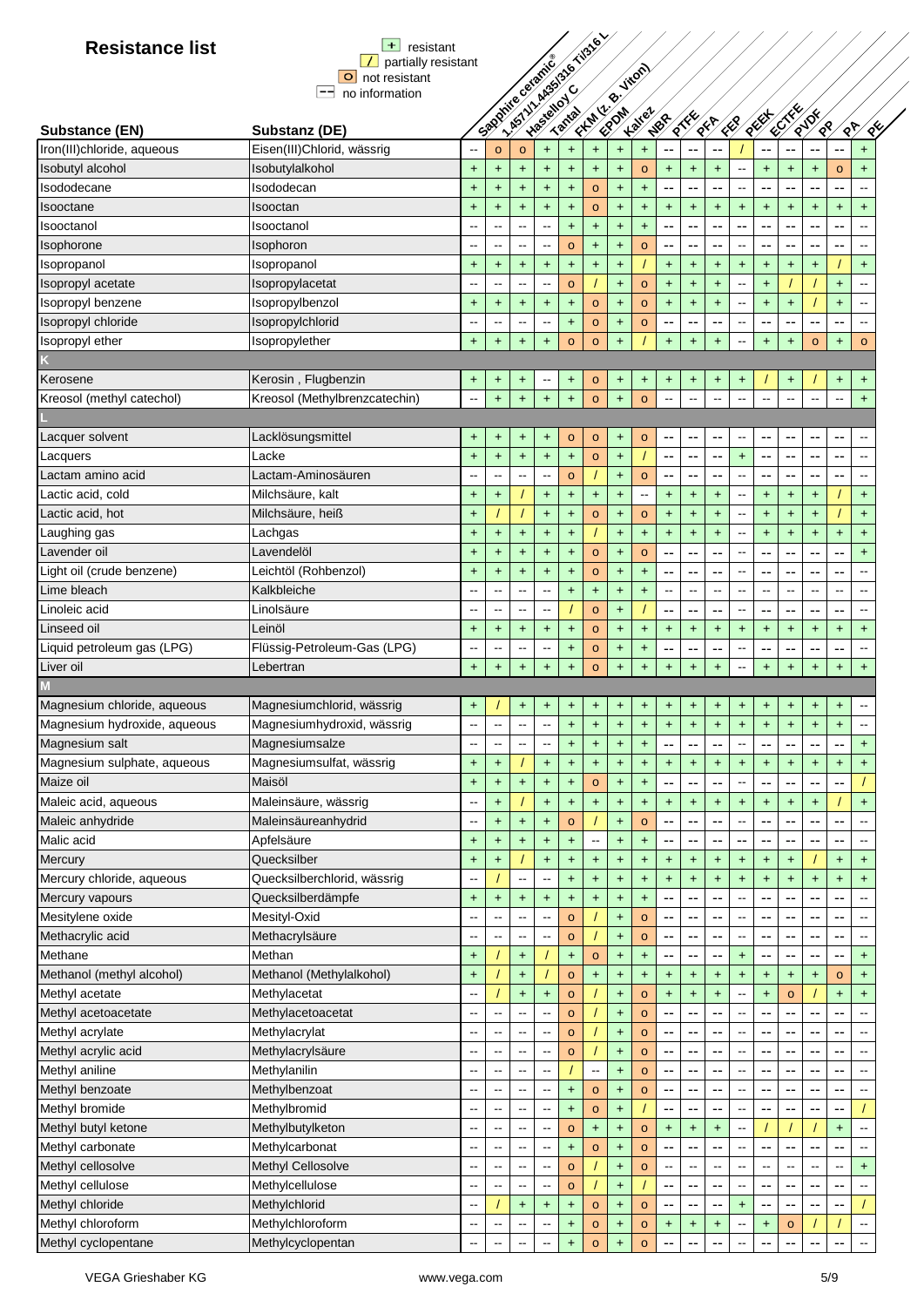| <b>Resistance list</b>        | $+$<br>resistant                                       |                          |                                       |                          |                          | his villages to this e- |                                  |                          |                                  |                      |                                  |            |                                     |                                  |           |           |                      |                          |
|-------------------------------|--------------------------------------------------------|--------------------------|---------------------------------------|--------------------------|--------------------------|-------------------------|----------------------------------|--------------------------|----------------------------------|----------------------|----------------------------------|------------|-------------------------------------|----------------------------------|-----------|-----------|----------------------|--------------------------|
|                               | partially resistant                                    |                          |                                       | Sandwice cardice         |                          |                         |                                  |                          |                                  |                      |                                  |            |                                     |                                  |           |           |                      |                          |
|                               | O not resistant                                        |                          |                                       |                          |                          |                         |                                  | Firm R. Hitler           |                                  |                      |                                  |            |                                     |                                  |           |           |                      |                          |
|                               | $\left  \rule{0.2cm}{0.2cm} \right $<br>no information |                          |                                       |                          |                          |                         |                                  |                          |                                  |                      |                                  |            |                                     |                                  |           |           |                      |                          |
|                               |                                                        |                          |                                       |                          |                          |                         |                                  |                          | <b>Kalley</b>                    | NBR                  | $\frac{1}{8}$                    | <b>REA</b> | ER                                  | REEL                             | ECTRES    | RUDE      |                      | ⁄<br>९५                  |
| Substance (EN)                | Substanz (DE)                                          |                          |                                       |                          |                          |                         |                                  |                          |                                  |                      |                                  |            |                                     |                                  |           |           | ू<br>९<br>$\sqrt{8}$ |                          |
| Methyl ethyl ketone peroxide  | Methylethylketonperoxid                                |                          |                                       |                          | 44                       | $\circ$                 | $\circ$                          | $+$                      | $\circ$                          | --                   | ۵.                               | --         | +                                   | --                               | --        | --        |                      |                          |
| Methyl formate                | Methylformiat                                          | --                       | $\ddot{}$                             | $+$                      | --                       | $\sim$                  |                                  | $+$                      | $\circ$                          | --                   | --                               | --         | --                                  | --                               | --        | --        | ۰.                   |                          |
| Methyl glycol                 | Methylglykol                                           | $\ddot{}$                | $\overline{\phantom{m}}$              | $\overline{\phantom{a}}$ | --                       | $\circ$                 |                                  | $\overline{\phantom{a}}$ | $\circ$                          | +                    | $\color{red}+$                   | $+$        | ⊷                                   | $\ddot{}$                        | $\ddot{}$ | $\ddot{}$ | $\ddot{}$            | --                       |
| Methyl isobutyl ketone (MIBK) | Methylisobutylketon, MIBK                              | --                       | $\overline{\phantom{m}}$              | $\overline{\phantom{a}}$ | --                       | $\circ$                 | $\circ$                          | $\ddot{}$                | $\circ$                          | +                    | $+$                              | $\ddot{}$  | $\ddot{}$                           |                                  | $+$       |           | $\ddot{}$            |                          |
| Methyl isopropyl ketone       | Methylisopropylketon                                   | $\overline{\phantom{a}}$ | $\sim$                                | $\overline{\phantom{a}}$ | $\overline{\phantom{a}}$ | $\circ$                 | $\circ$                          | $\ddot{}$                | $\circ$                          | --                   | $\overline{a}$                   | --         | $\hspace{0.05cm}$ $\hspace{0.05cm}$ | --                               | --        | --        | --                   | $\overline{\phantom{a}}$ |
| Methyl methacrylate           | Methylmethacrylat                                      | --                       | $\sim$                                | $\sim$                   | --                       | $\circ$                 | $\circ$                          | $+$                      | $\circ$                          | $+$                  | $+$                              | $+$        | $\overline{\phantom{a}}$            |                                  |           | $\circ$   | $+$                  | $-$                      |
| Methyl oleate                 | Methyloleat                                            | --                       | $\mathbf{u}$                          | $\sim$                   | --                       | $\ddot{}$               |                                  | $+$                      | $\circ$                          | --                   | --                               | --         | $\overline{\phantom{a}}$            | --                               | --        | --        | --                   | $-$                      |
| Methyl salicylate             | Methylsalicylat                                        |                          | $\overline{a}$                        | $\overline{\phantom{a}}$ | --                       | $\sim$                  |                                  | $\ddot{}$                | $\circ$                          | --                   | --                               | --         | $\overline{a}$                      | --                               | --        | --        | --                   |                          |
| Methyl-D-bromide              | Methyl-D-Bromid                                        | $\overline{a}$           | --                                    | $\overline{\phantom{a}}$ | --                       | $\ddot{}$               | $\overline{a}$                   | $+$                      | $\circ$                          | --                   | --                               | --         | $\overline{\phantom{a}}$            | --                               | ۰.        | --        | --                   |                          |
| Methylene chloride            | Methylenchlorid                                        | $\ddot{}$                |                                       |                          | $\ddagger$               |                         | $\circ$                          | $\ddagger$               | $\circ$                          | $\ddot{}$            | $\ddagger$                       | $\ddagger$ | $\ddagger$                          |                                  | $\circ$   |           |                      |                          |
| Methylene dichloride          | Methylendichlorid                                      | --                       | $\overline{\phantom{a}}$              | $\overline{\phantom{a}}$ | --                       |                         | $\circ$                          | $\ddot{}$                | $\circ$                          | --                   | --                               | --         | -−                                  | --                               | --        | --        | --                   |                          |
| Milk                          | Milch                                                  | $\ddot{}$                | $\pm$                                 | $\ddot{}$                | $\ddot{}$                | $\ddot{}$               | $\ddot{}$                        | $\ddot{}$                | $\ddot{}$                        | +                    | $\begin{array}{c} + \end{array}$ | $+$        | $\ddot{}$                           | $\ddot{}$                        | $\ddot{}$ | $\ddot{}$ | $\ddot{}$            | $\ddot{}$                |
| Mineral oil                   | Mineralöl                                              | $\ddot{}$                | $\ddot{}$                             | $+$                      | $\ddot{}$                | $\ddot{}$               | $\circ$                          | $\ddot{}$                | $\ddot{}$                        | $+$                  | $+$                              | $\ddot{}$  | $+$                                 | $\ddot{}$                        | $+$       | $+$       | $\ddot{}$            |                          |
| Mono bromobenzene             | Monobrombenzol                                         | $\ddot{}$                | $-$                                   | $\sim$                   | $\overline{a}$           | $+$                     | $\circ$                          | $\ddot{}$                | $\circ$                          | --                   | --                               | ٠.         | --                                  | --                               | --        |           | --                   | $\circ$                  |
| Mono methyl aniline           | Monomethylanilin                                       | $+$                      | --                                    | $\sim$                   | --                       |                         | $\overline{a}$                   | $\ddot{}$                | $\circ$                          | --                   | --                               | --         | --                                  | --                               | --        |           |                      |                          |
| Mono methylhydrazine          | Monomethylhydrazin                                     | --                       | --                                    |                          | --                       |                         | $\ddot{}$                        | $\ddot{}$                |                                  | --                   | --                               | --         | --                                  | --                               | --        | --        | --                   |                          |
| Mono nitrotoluol              | Mononitrotoluol                                        | $\overline{a}$           | $\overline{a}$                        |                          | --                       | $\circ$                 | $\circ$                          | $\ddot{}$                | $\circ$                          | --                   | --                               | --         | --                                  | --                               | ۰.        | --        | --                   |                          |
| Mono vinylacetylene           | Monovinylacetylen                                      | ٠.                       | --                                    | $\sim$                   | --                       | $\ddot{}$               | $\ddot{\phantom{1}}$             | $\ddagger$               | $+$                              | --                   | --                               | --         | --                                  | --                               | $\sim$    | --        | --                   |                          |
| Monoethanolamine              | Monoethanolamin                                        | --                       | $\overline{\phantom{a}}$              | $\overline{\phantom{a}}$ | --                       | $\circ$                 |                                  | $\ddot{}$                | $\circ$                          | --                   | --                               | ٠.         | --                                  | --                               | --        | --        | ۰.                   | $\ddot{}$                |
| Mordant                       | Beizlösung                                             | $\ddot{}$                | $\ddot{}$                             | $\ddot{}$                | --                       |                         | $\circ$                          | $\ddot{}$                | $\circ$                          | --                   |                                  | --         | --                                  | --                               | --        |           | --                   |                          |
|                               |                                                        |                          |                                       |                          |                          |                         |                                  |                          |                                  |                      |                                  |            |                                     |                                  |           |           |                      |                          |
| Naphtalene                    | Naphthalin                                             | $\ddot{}$                | $\ddot{}$                             | $+$                      | $\ddot{}$                | $\ddot{}$               | $\circ$                          | $\ddot{}$                | $\circ$                          | --                   | --                               | ٠.         | $\ddot{}$                           | --                               | --        | --        | --                   |                          |
| Naphtenic acid                | Naphthensäuren                                         | --                       | $+$                                   | $+$                      | $\ddot{}$                | $\color{red}{+}$        | $\circ$                          | $+$                      |                                  | --                   | --                               | --         | $\overline{\phantom{a}}$            | --                               | --        | --        | --                   | $-$                      |
| Naptha                        | Naptha                                                 | $\overline{a}$           | $\overline{a}$                        | $\sim$                   | --                       | $\ddot{}$               | $\circ$                          | $+$                      |                                  | +                    | $+$                              | $+$        | +                                   |                                  | $\ddot{}$ |           | $\ddot{}$            | $+$                      |
| Natural gas                   | Erdgas                                                 |                          | $\ddot{}$                             | $\ddot{}$                | $\ddagger$               | $\ddot{}$               | $\circ$                          | $\ddagger$               | $+$                              | --                   | --                               | --         | --                                  | --                               | --        | --        | --                   | $\ddot{}$                |
| Neon                          | Neon                                                   | $\ddot{}$                |                                       |                          |                          | $+$                     |                                  |                          | $\ddot{}$                        | --                   |                                  |            |                                     | --                               |           |           | ۰.                   | $\ddot{}$                |
| Nickel acetate                | Nickelacetat                                           | $\ddot{}$<br>--          | $\ddot{}$<br>$\overline{\phantom{a}}$ | $+$                      | $\ddagger$<br>--         |                         | $\ddot{\phantom{1}}$             | $\ddot{}$                |                                  |                      | $-$                              | --         | +                                   |                                  | --        | --        |                      |                          |
| Nickel chloride               |                                                        |                          |                                       | $\overline{\phantom{a}}$ |                          | $\circ$                 | $\ddot{\phantom{1}}$             | $\ddot{}$                |                                  | --                   | $-$                              | --         | $\ddot{}$                           | $\overline{\phantom{a}}$         | --        | --        | --                   |                          |
|                               | Nickelchlorid                                          | --                       |                                       | $\ddot{}$                | $\ddot{}$                | $\ddot{}$               | $+$                              | $\ddot{}$                | $\ddot{}$                        | $\pm$                | $\begin{array}{c} + \end{array}$ | $\ddot{}$  | $\ddot{}$                           | $\ddot{}$                        | $\ddot{}$ | $\ddot{}$ |                      |                          |
| Nickel salt                   | Nickelsalze                                            | --                       |                                       | $\overline{\phantom{m}}$ | --                       | $\ddot{}$               | $\ddot{}$                        | $\ddot{}$                | $\ddot{}$                        | --                   | --                               | --         | +                                   | --                               | --        | --        | ۰.                   | $\ddot{}$                |
| Nickel sulphate               | Nickelsulfat                                           | $\overline{\phantom{a}}$ | $\ddot{}$                             |                          | $\ddot{}$                | $\ddot{}$               | $\ddot{}$                        | $\ddot{}$                | $\ddot{}$                        | +                    | $\ddot{}$                        | $\ddot{}$  | $\ddot{}$                           | $\ddot{}$                        | $\ddot{}$ | $\ddot{}$ |                      | $\overline{\phantom{a}}$ |
| Nitric acid                   | Salpetersäure                                          | $\circ$                  | $\circ$                               | $\circ$                  | $\ddotmark$              |                         | $\circ$                          | $\ddot{}$                | $\circ$                          | $\ddot{\phantom{1}}$ | $+$                              | $\ddot{}$  | $\mathsf{o}$                        | $\ddot{\phantom{1}}$             |           | $\circ$   | $\circ$              | $\circ$                  |
| Nitric acid (max. 6%/85°C)    | Salpetersäure (max. 6%/85°C)                           | $\ddot{}$                | $\begin{array}{c} + \end{array}$      | $+$                      | $\ddot{}$                | $\ddagger$              | $\begin{array}{c} + \end{array}$ | $\ddot{}$                | $\overline{\phantom{a}}$         | --                   | --                               | --         | $\circ$                             | --                               | --        | ۰.        | --                   |                          |
| Nitrobenzene                  | Nitrobenzol                                            | $\ddot{}$                | $\ddagger$                            | $\color{red}{+}$         | $\ddot{}$                |                         | $\circ$                          | $\ddagger$               | $\circ$                          | +                    | $\ddot{}$                        | $+$        | $\ddot{}$                           | $\ddot{}$                        | $\ddot{}$ | $\circ$   |                      |                          |
| Nitroethane                   | Nitroethan                                             | $\ddot{}$                |                                       |                          |                          | $\circ$                 |                                  | $\ddot{}$                | $\circ$                          |                      |                                  |            |                                     | --                               | --        | --        | --                   |                          |
| Nitrogen                      | <b>Stickstoff</b>                                      | $+$                      | $\ddot{}$                             | $+$                      | $\ddot{}$                | $\ddot{}$               | $\ddot{\phantom{1}}$             | $\ddot{}$                | $+$                              | --                   | --                               |            | $\ddot{}$                           | --                               | $-$       | --        | ۰.                   | $\ddot{\phantom{1}}$     |
| Nitrogentetraoxide            | Stickstofftetraoxid                                    | Ξ.                       | $\overline{\phantom{a}}$              | $\overline{\phantom{a}}$ | --                       | $\circ$                 | $\circ$                          | $\ddot{}$                | $\circ$                          |                      |                                  |            |                                     |                                  |           |           |                      |                          |
| Nitromethane                  | Nitromethan                                            | $\ddot{}$                |                                       | $\overline{\phantom{m}}$ | ⊷                        | $\circ$                 |                                  | $\ddot{}$                | $\circ$                          | +                    | $+$                              | $\ddot{}$  | --                                  | $\begin{array}{c} + \end{array}$ | $\ddot{}$ |           |                      |                          |
| Nitropropane                  | Nitropropan                                            | $\ddot{}$                |                                       | $\overline{\phantom{a}}$ | $\overline{\phantom{a}}$ | $\circ$                 |                                  | $\ddot{}$                | $\circ$                          |                      | $\overline{\phantom{a}}$         |            |                                     | --                               | --        | --        | ۰.                   |                          |
| О                             |                                                        |                          |                                       |                          |                          |                         |                                  |                          |                                  |                      |                                  |            |                                     |                                  |           |           |                      |                          |
| Octachlortoluol               | Octachlortoluol                                        | $\ddot{}$                | $-1$                                  | $\sim$                   | --                       | $\ddot{}$               | $\circ$                          | $\ddot{}$                | $\circ$                          | --                   | --                               | --         | --                                  | --                               | --        |           | --                   |                          |
| Octadecan                     | Octadekan                                              | $+$                      | $\overline{a}$                        | $\overline{\phantom{a}}$ | --                       | $\ddot{}$               | $\circ$                          | $+$                      | $\begin{array}{c} + \end{array}$ | --                   | --                               | --         | $\overline{\phantom{a}}$            | --                               | --        | --        | --                   |                          |
| Octane                        | Octan                                                  | $\ddot{}$                | $\overline{\phantom{a}}$              | $\sim$                   | --                       | $\ddot{}$               | $\mathbf{o}$                     | $\ddagger$               |                                  | +                    | $+$                              | $+$        | $\overline{\phantom{a}}$            | $\begin{array}{c} + \end{array}$ | $\ddot{}$ | $\ddot{}$ | $\circ$              |                          |
| Octylalcohol                  | Octylalkohol                                           | ٠.                       | $\overline{\phantom{a}}$              | $\overline{\phantom{a}}$ | ⊷                        | $\ddot{}$               | $\begin{array}{c} + \end{array}$ | $\ddagger$               |                                  | --                   | $\sim$ –                         |            | $\overline{\phantom{a}}$            | --                               | --        | --        | --                   |                          |
| Oleic acid                    | Ölsäure                                                | --                       | $\overline{\phantom{m}}$              | $\overline{\phantom{m}}$ | --                       |                         | $\circ$                          | +                        | $\circ$                          | $\pm$                | $\begin{array}{c} + \end{array}$ | $+$        | $\ddot{}$                           | $\ddot{}$                        | $\ddot{}$ |           | $\ddot{}$            |                          |
| Oleum (fuming sulphuric acid) | Oleum (rauchende Schwefelsäure)                        | $\overline{\phantom{a}}$ | $\overline{\phantom{m}}$              | $\circ$                  | $\mathbf{o}$             | $\ddot{}$               | $\circ$                          | +                        | $\circ$                          | +                    | $\color{red}+$                   | $+$        | $\overline{\phantom{a}}$            | $\circ$                          | $\circ$   | $\circ$   | $\circ$              | $\circ$                  |
| Oleum spirit                  | Oleumspiritus                                          | $\ddot{}$                | --                                    | $\sim$ $\sim$            | --                       | $+$                     | $\circ$                          | $+$                      |                                  | --                   | --                               | ٠.         | --                                  | --                               | ۰.        | --        | --                   |                          |
| Olive oil                     | Olivenöl                                               | $\ddot{}$                | $\ddot{}$                             | $+$                      | $+$                      | $+$                     | $\circ$                          | $+$                      | $+$                              | ۰.                   | --                               | --         | $+$                                 | --                               | ۰.        | --        | --                   |                          |
| Ortho-chloroethyl benzene     | Ortho-Chlorethylbenzol                                 | $\ddot{}$                | --                                    | --                       | --                       | $\ddot{}$               | $\circ$                          | $\ddot{}$                | $\circ$                          | --                   | --                               | --         |                                     | $\overline{\phantom{a}}$         | --        |           | --                   |                          |
| Oxalic acid                   | Oxalsäure                                              | $\ddot{}$                | $\mathbf{o}$                          |                          | $\ddagger$               | $\ddot{}$               | $\ddot{\phantom{1}}$             | $\ddot{}$                |                                  | +                    | $\ddagger$                       | $+$        | +                                   | $\ddot{}$                        | $\ddot{}$ |           | $\ddot{}$            | $\ddot{}$                |
| Oxygen (gaseous, 100-200°C)   | Sauerstoff (gasförmig, 100-200°C)                      | $+$                      | $\ddagger$                            | $+$                      | $\ddot{}$                |                         | $\circ$                          | $+$                      | $\circ$                          |                      |                                  |            |                                     | ٠.                               |           |           |                      |                          |
| Oxygen (gaseous, cold)        | Sauerstoff (gasförmig, kalt)                           | $\ddot{}$                | $\ddagger$                            | $\ddagger$               | $\ddagger$               | $\ddagger$              | $\ddot{\phantom{1}}$             | $\ddagger$               |                                  | --                   | ۰.                               |            | +                                   | --                               | --        | --        | ۰.                   | $\ddot{}$                |
| Ozone                         | Ozon                                                   | $+$                      | $\ddot{}$                             |                          | $\ddot{}$                | $\ddot{}$               | $\ddot{\phantom{1}}$             | $\ddot{}$                | $\circ$                          | $+$                  | $+$                              | $+$        | $\ddot{}$                           | $\ddot{\phantom{1}}$             | $\ddot{}$ | $\ddot{}$ | $\color{red}+$       | $\circ$                  |
|                               |                                                        |                          |                                       |                          |                          |                         |                                  |                          |                                  |                      |                                  |            |                                     |                                  |           |           |                      |                          |
| Palmitic acid                 | Palmitinsäure                                          | --                       | --                                    | --                       | ⊷                        | $\ddot{}$               | $\circ$                          | +                        | $\ddot{}$                        | +                    | $\ddot{}$                        | $\ddot{}$  | -−                                  | $\ddot{}$                        | $\ddot{}$ |           | $\ddot{}$            | $\circ$                  |
| Paraffin                      | Paraffin                                               | $\ddot{}$                | $+$                                   | $+$                      | $+$                      | $+$                     | $\circ$                          | $\ddot{}$                | $\ddot{}$                        | +                    | $+$                              | $\ddot{}$  | $\begin{array}{c} + \end{array}$    | $+$                              | $+$       | $+$       | $+$                  |                          |
| Peanut oil                    | Erdnußöl                                               | $\ddot{}$                | $\ddagger$                            | $+$                      | $+$                      | $+$                     | $\circ$                          | $\ddot{}$                | $\ddot{}$                        |                      |                                  | --         | $+$                                 | --                               | --        | --        | --                   |                          |
| Pentane (n-pentane)           | Pentan (N-Pentan)                                      | +                        | $\ddot{}$                             | $\ddot{}$                | $\ddot{}$                | $\ddagger$              | $\circ$                          | +                        | $\ddot{}$                        |                      | --                               | --         | $\hspace{0.05cm}$ $\hspace{0.05cm}$ | --                               | --        | --        | --                   | $\sim$                   |
| Perchloric acid               | Perchlorsäure                                          | ٠.                       |                                       |                          |                          |                         |                                  |                          |                                  |                      |                                  |            |                                     |                                  | $\ddot{}$ |           | $\circ$              | $\pm$                    |
|                               |                                                        |                          |                                       |                          |                          |                         |                                  |                          |                                  |                      |                                  |            |                                     |                                  |           |           |                      |                          |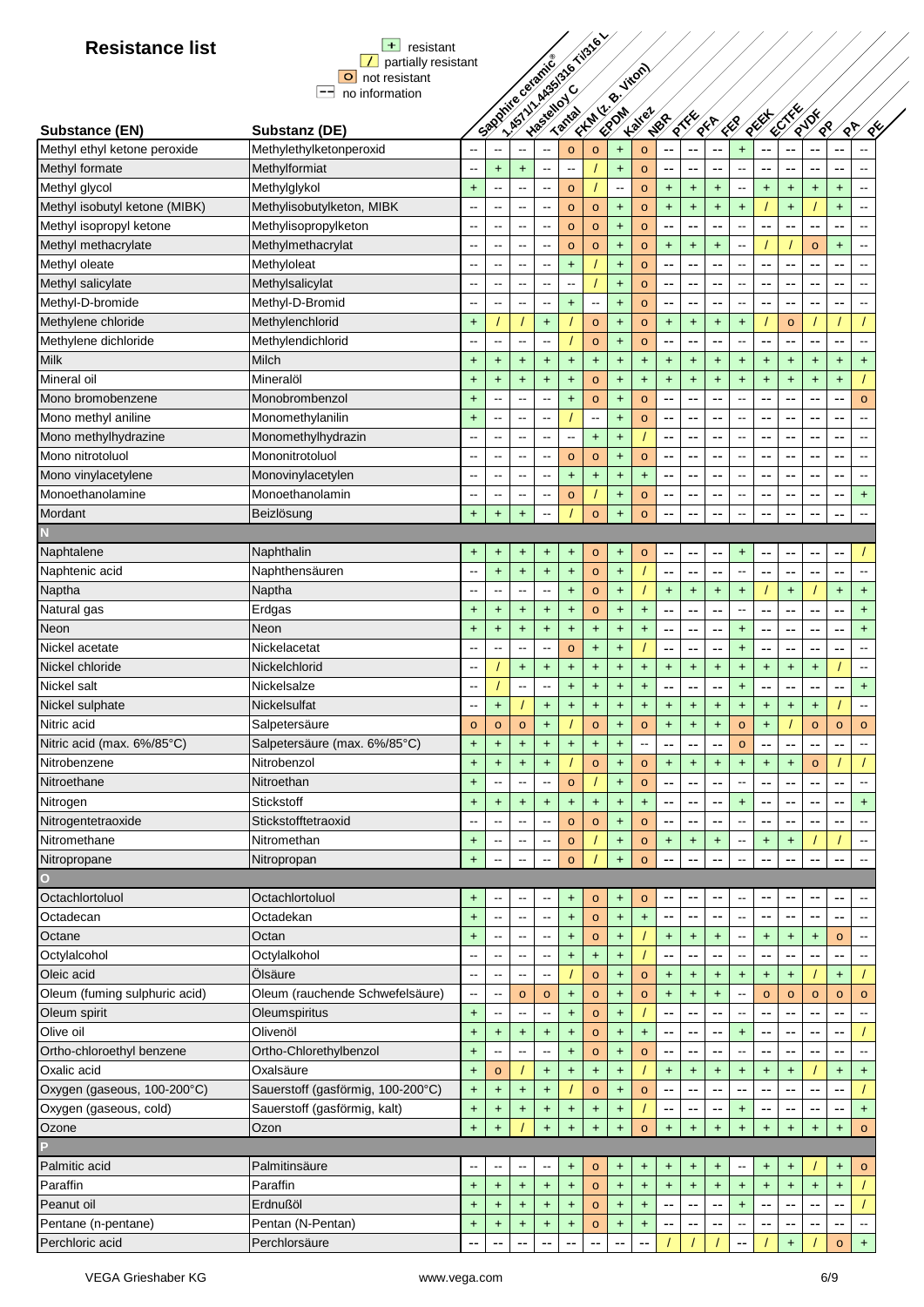| <b>Resistance list</b>            | $+$<br>resistant                |                          |                                       |                                       |                     |                                               | - ASTITUARYSTS & TOSTEL          |                  |                                  |                          |                                               |                          |                                     |                                  |                          |                          |                          |                              |
|-----------------------------------|---------------------------------|--------------------------|---------------------------------------|---------------------------------------|---------------------|-----------------------------------------------|----------------------------------|------------------|----------------------------------|--------------------------|-----------------------------------------------|--------------------------|-------------------------------------|----------------------------------|--------------------------|--------------------------|--------------------------|------------------------------|
|                                   | partially resistant             |                          |                                       |                                       |                     |                                               |                                  |                  |                                  |                          |                                               |                          |                                     |                                  |                          |                          |                          |                              |
|                                   | O not resistant                 |                          |                                       |                                       |                     |                                               |                                  |                  |                                  |                          |                                               |                          |                                     |                                  |                          |                          |                          |                              |
|                                   | --<br>no information            |                          |                                       |                                       |                     |                                               |                                  |                  |                                  |                          |                                               |                          |                                     |                                  |                          |                          |                          |                              |
| Substance (EN)                    | Substanz (DE)                   |                          |                                       |                                       | Spooning of British |                                               | Firm (20) High                   |                  | <b>Kalley</b>                    | NBR                      | $\frac{1}{8}$                                 | <b>REA</b>               | ER                                  | REEF                             | ECTRES                   | RIDE<br>$\sqrt{8}$       | $\sqrt{8}$               | ⁄<br>९५                      |
| Phenyl ethyl ether                | Phenylethylether                |                          |                                       |                                       |                     | $\circ$                                       | $\circ$                          | $\ddot{}$        | $\circ$                          |                          |                                               | ۵.                       | ш,                                  | ц.                               | ٠.                       |                          |                          |                              |
| Phenylbenzene                     | Phenylbenzol                    | $\ddot{}$                | ц.                                    | $\overline{\phantom{a}}$              | --                  | $\ddot{\phantom{1}}$                          | $\circ$                          | $+$              | $\circ$                          | --                       | --                                            | --                       | $\overline{\phantom{a}}$            | $\overline{\phantom{a}}$         | --                       | --                       | --                       |                              |
| Phenylhydrazine                   | Phenylhydrazin                  | $\overline{\phantom{a}}$ | --                                    | $\overline{\phantom{a}}$              | --                  | $\ddot{}$                                     | $\circ$                          | $\ddot{}$        | $\circ$                          | --                       | --                                            | --                       | ⊷                                   | --                               | --                       | --                       | --                       |                              |
| Phosphoric acid                   | Phosphorsäure                   |                          | $\circ$                               | $\circ$                               | $\ddot{}$           | $\ddot{}$                                     | $\circ$                          | $\ddot{}$        | $\circ$                          | $\ddot{}$                | $+$                                           | $\ddot{}$                | $\qquad \qquad \blacksquare$        | $\begin{array}{c} + \end{array}$ | $\ddot{}$                | $\ddot{}$                | $\circ$                  | $\ddot{}$                    |
| Phosphoric acid (max. 6%/85°C)    | Phosphorsäure (max. 6%/85°C)    | $\ddot{}$                | $\ddot{}$                             | $\ddot{}$                             | $\ddot{}$           | $\ddot{}$                                     | $\ddot{}$                        | $+$              | $\overline{\phantom{a}}$         | $\ddot{}$                | $+$                                           | $+$                      | $\hspace{0.05cm}$ $\hspace{0.05cm}$ | $\ddot{}$                        | $\ddot{}$                | $\ddot{}$                | $\circ$                  | $+$                          |
| Phosphorus trichloride            | Phosphortrichlorid              |                          | $\overline{\phantom{a}}$              | $\sim$                                | --                  | $+$                                           | $+$                              | $\ddot{}$        | $\circ$                          | $+$                      | $\ddot{}$                                     | $+$                      | --                                  | $+$                              | $+$                      |                          |                          | $-$                          |
| Picric acid                       | Pikrinsäure                     | $\overline{\phantom{a}}$ |                                       | $\sim$                                | --                  | $\ddot{\phantom{1}}$                          |                                  | $+$              |                                  |                          | $\ddot{}$                                     | $+$                      | $+$                                 |                                  | $+$                      |                          |                          | $+$                          |
| Pine oil                          | Pinienöl, Kiefernöl             |                          | $\ddot{}$                             |                                       |                     |                                               |                                  |                  | $\circ$                          | $\ddot{}$                | --                                            | --                       | $\overline{a}$                      |                                  |                          | $\ddot{}$                | $\circ$                  |                              |
| Pinene                            | Pinen                           | $\ddot{}$                | $\ddot{}$<br>$\overline{\phantom{a}}$ | $\ddot{}$<br>$\overline{a}$           | $+$                 | $\ddot{\phantom{1}}$                          | $\circ$                          | $\ddot{}$        | $+$                              | ۰.<br>--                 | $\overline{a}$                                | --                       | $\overline{a}$                      | --<br>$-$                        | --                       | --                       | --                       |                              |
|                                   |                                 |                          |                                       |                                       |                     | $\ddot{\phantom{1}}$                          | $\circ$                          | $+$              |                                  |                          |                                               |                          |                                     |                                  | --                       | $- -$                    | --                       |                              |
| Piperidine                        | Piperidin                       | $\overline{\phantom{a}}$ | $\overline{\phantom{a}}$              | $\sim$                                | --                  | $\circ$                                       | $\circ$                          | $\ddot{}$        | $\circ$                          | --                       | $-$                                           | ٠.                       | $\overline{\phantom{a}}$            | $\overline{\phantom{a}}$         | --                       | --                       | --                       |                              |
| Polyvinyl acetate emulsion        | Polyvinylacetat-Emulsion        | $\sim$                   | --                                    | $\overline{\phantom{a}}$              | --                  | $\mathord{\hspace{1pt}\text{--}\hspace{1pt}}$ | $\ddot{}$                        | +                | $\overline{\phantom{a}}$         | --                       | --                                            | --                       | $\overline{\phantom{a}}$            | --                               | --                       | --                       | --                       |                              |
| Potassium acetate (acetic potash) | Kaliumacetat (essigsaures Kali) | --                       | $\ddot{}$                             | $\ddot{}$                             | $\ddot{}$           | $\circ$                                       | $\ddot{}$                        | $\ddot{}$        |                                  |                          | --                                            | --                       | --                                  | $\overline{\phantom{a}}$         | $\overline{\phantom{a}}$ | --                       | $\overline{\phantom{a}}$ |                              |
| Potassium acetate, aqueous        | Kaliumacetat, wässrig           | $\overline{a}$           | $+$                                   | $\ddot{}$                             | $\ddot{}$           | $\circ$                                       | $\ddot{}$                        | $\ddot{}$        | $\circ$                          | $+$                      | $+$                                           | $+$                      | --                                  | $+$                              | $\ddot{}$                | $+$                      |                          | --                           |
| Potassium chloride, aqueous       | Kaliumchlorid, wässrig          | $\ddot{}$                |                                       | $+$                                   | $+$                 | $+$                                           | $\ddot{}$                        | $+$              | $+$                              | $\ddot{}$                | $+$                                           | $+$                      | $\ddot{}$                           | $\ddot{}$                        | $+$                      | $\ddot{}$                | $\ddot{}$                | $+$                          |
| Potassium copper cyanide          | Kaliumkupfercyanid              | $\overline{a}$           | --                                    | --                                    | --                  | $+$                                           | $+$                              | $+$              | $+$                              | $\overline{a}$           | --                                            | $\overline{a}$           | --                                  | --                               | Щ.                       | --                       | --                       |                              |
| Potassium cyanide, aqueous        | Kaliumcyanid, wässrig           |                          | +                                     |                                       | $+$                 | $\ddot{}$                                     | $\ddot{}$                        | $\ddot{}$        | $\ddot{}$                        |                          | ä.                                            | ÷.                       | --                                  | --                               |                          |                          | --                       | $\ddot{}$                    |
| Potassium dichromate              | Kaliumdichromat                 |                          | $\ddot{}$                             |                                       | $+$                 | $\ddot{}$                                     | $\ddot{\phantom{1}}$             | $+$              | $\ddot{}$                        | $\ddot{}$                | $\ddot{}$                                     | $\ddot{\phantom{1}}$     | $\ddot{}$                           | $\ddot{}$                        | $+$                      | $\ddot{}$                |                          |                              |
| Potassium nitrate                 | Kaliumnitrat                    | $\ddot{}$                |                                       |                                       | $\ddot{}$           | $\ddot{}$                                     | $\ddot{\phantom{1}}$             | $\ddot{}$        | $\ddot{}$                        | $\ddot{}$                | $\ddot{}$                                     | $\ddot{}$                | $\ddagger$                          | $\ddot{}$                        | $\ddot{}$                | $\ddot{}$                |                          | $\ddot{}$                    |
| Potassium perchlorate, aqueous    | Kaliumperchlorat, wässrig       | $\ddot{}$                | $\ddot{}$                             | $+$                                   |                     | $\ddot{\phantom{1}}$                          | $+$                              | $\ddot{}$        | $\circ$                          | $+$                      | $\ddot{}$                                     | $+$                      | --                                  | $\ddot{}$                        | $+$                      | $\ddot{}$                | $+$                      | $\ddot{}$                    |
| Potassium salt                    | Kaliumsalze                     |                          | --                                    | $\overline{a}$                        | --                  | $\ddagger$                                    | $\ddot{\phantom{1}}$             | $\ddot{}$        | $\ddot{}$                        |                          | --                                            | --                       | --                                  | $\overline{\phantom{a}}$         | $\overline{\phantom{a}}$ | --                       | --                       |                              |
| Potassium sulphate                | Kaliumsulfat                    | $\ddot{}$                | $+$                                   |                                       | $+$                 | $\ddot{\phantom{1}}$                          | $+$                              | $+$              | $\ddot{}$                        | $\overline{\phantom{a}}$ | --                                            | $\overline{\phantom{a}}$ |                                     | $\overline{\phantom{a}}$         | $\overline{\phantom{a}}$ | --                       | $\overline{\phantom{a}}$ | $\ddot{}$                    |
| Potassium sulphite                | Kaliumsulfit                    |                          | $+$                                   |                                       | $\ddot{}$           | $\ddot{}$                                     | $+$                              | $\ddot{}$        | $\ddot{}$                        | $\overline{\phantom{a}}$ | $\overline{\phantom{a}}$                      | $\sim$                   | --                                  | $\sim$                           | $\overline{\phantom{a}}$ | --                       | $\sim$                   | $+$                          |
| Propane                           | Propan                          | $\ddot{}$                | $+$                                   | $+$                                   | $+$                 | $+$                                           | $\circ$                          | $+$              | $+$                              | $\ddot{}$                | $+$                                           | $+$                      | $+$                                 | $\ddot{}$                        | $+$                      | $\circ$                  |                          | $+$                          |
| Propanol (propyl alcohol)         | Propanol (Propylalkohol)        | $\ddot{}$                | $\ddot{}$                             | $+$                                   | $+$                 | $+$                                           | $+$                              | $+$              | $\ddot{}$                        | $\ddot{}$                | $\ddot{}$                                     | $+$                      | $\overline{a}$                      | $\ddot{}$                        | $+$                      | $\ddot{}$                |                          | $+$                          |
| Propionitrile                     | Propionitril                    |                          | $\overline{\phantom{a}}$              | $\overline{a}$                        | --                  | $\ddot{\phantom{1}}$                          | $\circ$                          | $\ddot{}$        | $+$                              | ۰.                       | --                                            | --                       | --                                  | --                               | --                       | --                       | --                       |                              |
| Propyl acetate                    | Propylacetat                    | $\sim$                   | $\overline{a}$                        | $\overline{\phantom{a}}$              | --                  | $\circ$                                       |                                  | $\ddot{}$        | $\circ$                          | --                       | --                                            | --                       | --                                  | $\overline{\phantom{a}}$         | --                       | --                       | --                       |                              |
| Propyl nitrate                    | Propylnitrat                    |                          | $\overline{\phantom{a}}$              | $\overline{\phantom{a}}$              | --                  | $\circ$                                       |                                  | $+$              | $\circ$                          | --                       | --                                            | ۰.                       | --                                  | --                               | --                       | --                       | --                       |                              |
| Propylene                         | Propylen                        | $\ddot{}$                | $\pm$                                 | $+$                                   | --                  | $\ddot{}$                                     | $\circ$                          | $\ddot{}$        | $\circ$                          | ۰.                       | --                                            | --                       | $\ddot{}$                           | --                               | --                       |                          | --                       |                              |
| Propylene oxide                   | Propylenoxid                    |                          | $\ddot{}$                             | $+$                                   | $\ddot{}$           | $\circ$                                       | $\circ$                          | $\circ$          | $\circ$                          | $\ddot{}$                | +                                             | $\ddot{}$                | --                                  |                                  |                          | +                        | $\ddot{}$                |                              |
| Pyranol                           | Pyranol                         | $\ddot{}$                | $\pm$                                 | $\ddot{}$                             | $\ddot{}$           | $\ddot{}$                                     | $\circ$                          | +                | +                                | $\overline{\phantom{a}}$ | $\overline{\phantom{a}}$                      | $\sim$                   | $\overline{\phantom{a}}$            | $\sim$                           | $\overline{\phantom{a}}$ | $\overline{\phantom{m}}$ | $\sim$                   | $\overline{\phantom{a}}$     |
| Pyridine                          | Pyridin                         | $\ddot{}$                | $+$                                   | $+$                                   | $+$                 | $\circ$                                       |                                  | $\ddot{}$        | $\circ$                          | $+$                      | $\ddot{}$                                     | $+$                      | $+$                                 |                                  | $\circ$                  | $+$                      | $\circ$                  |                              |
| Pyroligneous acid                 | Holzessig                       | --                       | $\overline{\phantom{a}}$              | ÷,                                    |                     | $\circ$                                       |                                  | $\ddot{}$        | $\circ$                          | --                       | $-$                                           | --                       | -−                                  | $\overline{\phantom{a}}$         | --                       | --                       | --                       |                              |
| Pyrrole                           | Pyrrol                          |                          | $\qquad \qquad -$                     | $\overline{\phantom{a}}$              | --                  | $\circ$                                       | $\circ$                          | $+$              | $\circ$                          | --                       | $\overline{\phantom{a}}$                      | --                       | $\overline{\phantom{a}}$            | $- -$                            | $-$                      | ۰.                       | --                       | $\qquad \qquad \blacksquare$ |
|                                   |                                 |                          |                                       |                                       |                     |                                               |                                  |                  |                                  |                          |                                               |                          |                                     |                                  |                          |                          |                          |                              |
| Raspberry essence                 | Himbeer-Essenz                  | $\ddot{}$                | +                                     | $\ddot{}$                             | $\ddot{}$           | $\ddot{}$                                     | $\ddot{}$                        | $\ddot{}$        | $\circ$                          |                          |                                               |                          |                                     |                                  | --                       |                          |                          |                              |
| Resorcinol (50%)                  | Resorcin (50%)                  | $\overline{a}$           | $\overline{\phantom{a}}$              | --                                    | $-$                 | $\overline{a}$                                | $-$                              | $\overline{a}$   | $\overline{a}$                   | $+$                      | $+$                                           | $\color{red}{+}$         | --                                  | $\color{red}{+}$                 | $+$                      | $+$                      | $\circ$                  | $\ddotsc$                    |
|                                   |                                 |                          |                                       |                                       |                     |                                               |                                  |                  |                                  |                          |                                               |                          |                                     |                                  |                          |                          |                          |                              |
| Salicylic acid                    | Salicylsäure                    |                          |                                       |                                       |                     | $\ddot{}$                                     | $\ddot{}$                        | $\ddot{}$        |                                  | $\ddot{}$                | +                                             | $\ddot{}$                | --                                  | $\ddot{}$                        | $\ddot{}$                | $\ddot{}$                | $\ddot{}$                |                              |
| Saline solution                   | Kochsalzlösung                  | $\ddot{\phantom{1}}$     |                                       | $\color{red}+$                        | $\ddot{}$           | $\color{red}+$                                | $\ddot{}$                        | $\color{red}{+}$ | $\color{red}{+}$                 | $\color{red}+$           | $\color{red}+$                                | $\ddot{\phantom{1}}$     | $\overline{\phantom{a}}$            | $\color{red}+$                   | $\ddot{}$                | $\color{red}+$           | $\pm$                    | $+$                          |
| Salt water                        | Salzwasser                      | $\ddot{}$                |                                       |                                       | $\ddot{}$           | $\overline{\phantom{a}}$                      | $+$                              | +                | $\ddagger$                       | --                       | $\mathord{\hspace{1pt}\text{--}\hspace{1pt}}$ | --                       | $+$                                 | $\overline{\phantom{a}}$         | --                       | --                       | --                       | $+$                          |
| Silicatester                      | Silicatester                    |                          | --                                    | $\overline{\phantom{a}}$              | --                  | $+$                                           | $\circ$                          | $+$              |                                  | --                       | $\overline{\phantom{a}}$                      | --                       | --                                  | $\overline{\phantom{a}}$         | $-$                      | --                       | $-$                      |                              |
| Silicone grease                   | Silikonfette                    | $\ddot{}$                | $+$                                   | $+$                                   | $+$                 | $+$                                           | $\ddot{}$                        | $+$              | $\ddot{}$                        | ۰.                       | --                                            | --                       | $\begin{array}{c} + \end{array}$    | $\overline{\phantom{a}}$         | --                       | --                       | --                       | $+$                          |
| Silicone oil                      | Silikonöle                      |                          |                                       |                                       | $\ddot{}$           |                                               |                                  |                  |                                  |                          |                                               |                          |                                     |                                  |                          |                          |                          | $\overline{a}$               |
|                                   |                                 | $\ddot{}$                | $\ddot{}$                             | $+$                                   |                     | $+$                                           | $\begin{array}{c} + \end{array}$ | $+$              | $+$                              | $+$                      | $+$                                           | $+$                      | $\ddagger$                          | $+$                              | $+$                      | $+$                      | $+$                      | $\overline{a}$               |
| Silver nitrate                    | Silbernitrat                    | $\overline{a}$           | $\ddagger$                            | $\overline{\phantom{a}}$              | $\ddot{}$           | $\color{red}+$                                | $\begin{array}{c} + \end{array}$ | +                | $\circ$                          | $\ddot{}$                | $\ddot{}$                                     | $+$                      | $\ddot{}$                           | $\begin{array}{c} + \end{array}$ | $\ddot{}$                | $\ddot{}$                |                          |                              |
| Sodium acetate, aqueous           | Natriumacetat, wässrig          |                          | $\ddagger$                            |                                       | $\ddot{}$           | $\mathbf{o}$                                  | $\begin{array}{c} + \end{array}$ | $+$              | $\circ$                          | $\ddot{}$                | $\ddot{}$                                     | $+$                      | $\ddagger$                          | $\begin{array}{c} + \end{array}$ | $\ddot{}$                | $\ddot{}$                |                          | $\ddot{}$                    |
| Sodium bicarbonate (natron)       | Natriumbicarbonat (Natron)      | $\overline{\phantom{a}}$ | $+$                                   |                                       | $\ddagger$          | $+$                                           | $\ddot{\phantom{1}}$             | $+$              | $\ddot{}$                        | $\ddot{}$                | $\ddot{}$                                     | $+$                      | $\ddagger$                          | $\ddot{}$                        | $\ddot{}$                | $+$                      |                          | $\ddot{}$                    |
| Sodium bisulphite, aqueous        | Natriumbisulfit, wässrig        | н.                       |                                       |                                       | $\ddagger$          | $\color{red}+$                                | $\ddot{}$                        | $\ddot{}$        | $\begin{array}{c} + \end{array}$ | $\ddot{}$                | $\ddagger$                                    | $\ddot{}$                | $\overline{\phantom{a}}$            | $\color{red}+$                   | $\ddot{}$                | $\ddot{}$                |                          | $\ddot{}$                    |
| Sodium borate, aqueous (borax)    | Natriumborat, wässrig (Borax)   | --                       |                                       | $+$                                   |                     | $\ddot{}$                                     | $\begin{array}{c} + \end{array}$ | +                | +                                | --                       | $-$                                           | --                       | $\sim$ –                            | --                               | --                       | --                       | --                       |                              |
| Sodium carbonate, aqueous         | Natriumcarbonat, wässrig (Soda) | --                       | $+$                                   | $+$                                   |                     | $+$                                           | $\begin{array}{c} + \end{array}$ | $\ddot{}$        | $\ddot{}$                        | $\ddot{}$                | $\ddot{}$                                     | $+$                      | $+$                                 | $\begin{array}{c} + \end{array}$ | $\ddot{}$                | +                        |                          | $+$                          |
| Sodium cyanide, aqueous           | Natriumcyanid, wässrig          | $\overline{\phantom{a}}$ | ⊷                                     | --                                    |                     | $+$                                           | $+$                              | $+$              | $+$                              | $+$                      | $+$                                           | $+$                      | $-$                                 | $+$                              | $+$                      | $\ddot{}$                | $+$                      | $\overline{a}$               |
| Sodium metaphosphate (calgon)     | Natriummetaphosphat (Calgon)    | --                       | --                                    | $\hspace{0.05cm}$ - $\hspace{0.05cm}$ | --                  | $+$                                           | $+$                              | $+$              | $+$                              | ۰.                       | --                                            | ٠.                       | --                                  | --                               | --                       |                          | --                       | $-$                          |
| Sodium metasilicate               | Natriummetasilikat              | $\sim$                   | $\overline{a}$                        | $\overline{\phantom{a}}$              | --                  | $\ddot{\phantom{1}}$                          | $+$                              | $+$              | $+$                              | --                       | --                                            | --                       | --                                  | --                               | --                       |                          | --                       | $-$                          |
| Sodium nitrate                    | Natriumnitrat (Natronsalpeter)  | $\ddot{}$                | $\ddot{}$                             | $+$                                   | $\ddot{}$           | Ξ.                                            | $\ddagger$                       | $\ddot{}$        |                                  | $\ddot{}$                | $\ddot{}$                                     | $\ddagger$               | $\ddot{}$                           | $\ddot{}$                        | $\ddot{}$                | $\ddot{}$                |                          | $\ddot{}$                    |
| Sodium perborate, aqueous         | Natriumperborat, wässrig        |                          | $\ddot{}$                             |                                       | --                  | $\ddot{\phantom{1}}$                          | $+$                              | $+$              | $\circ$                          | $+$                      | $\ddot{}$                                     | $\ddot{\phantom{1}}$     | --                                  | $\ddot{\phantom{1}}$             | $\ddot{\phantom{1}}$     | $+$                      |                          | $\ddot{\phantom{1}}$         |
| Sodium peroxide                   | Natriumperoxid                  | $\sim$                   | $\ddot{}$                             | $\overline{\phantom{a}}$              | --                  | $+$                                           | $\ddagger$                       | $\color{red}{+}$ |                                  | $\ddagger$               | $\ddot{}$                                     | $\ddagger$               | $\ddot{}$                           | $\ddot{}$                        | $\ddot{}$                |                          | $\ddot{}$                | $\ddot{}$                    |
| Sodium phosphate                  | Natriumphosphat                 | н.                       | $\ddot{}$                             |                                       | $\ddot{}$           | $+$                                           | $\color{red}{+}$                 | +                | $+$                              | $+$                      | $\ddot{}$                                     | $+$                      | --                                  | $\ddot{}$                        | $\ddot{}$                | $\ddot{}$                |                          | $\overline{\phantom{a}}$     |
| Sodium salt                       | Natriumsalze                    | $\ddot{}$                | ۰.                                    | --                                    | --                  | $+$                                           | $\begin{array}{c} + \end{array}$ | $\ddagger$       | +                                | --                       | $\overline{\phantom{a}}$                      | --                       | $\begin{array}{c} + \end{array}$    | --                               | $-$                      | --                       | --                       | $+$                          |
| Sodium silicate (water glass)     | Natriumsilikat (Wasserglas)     |                          | $+$                                   | Ŧ.                                    | $+$                 |                                               |                                  |                  |                                  | $+$                      | $+$                                           | $+$                      |                                     | $\ddot{}$                        | $+$                      |                          |                          |                              |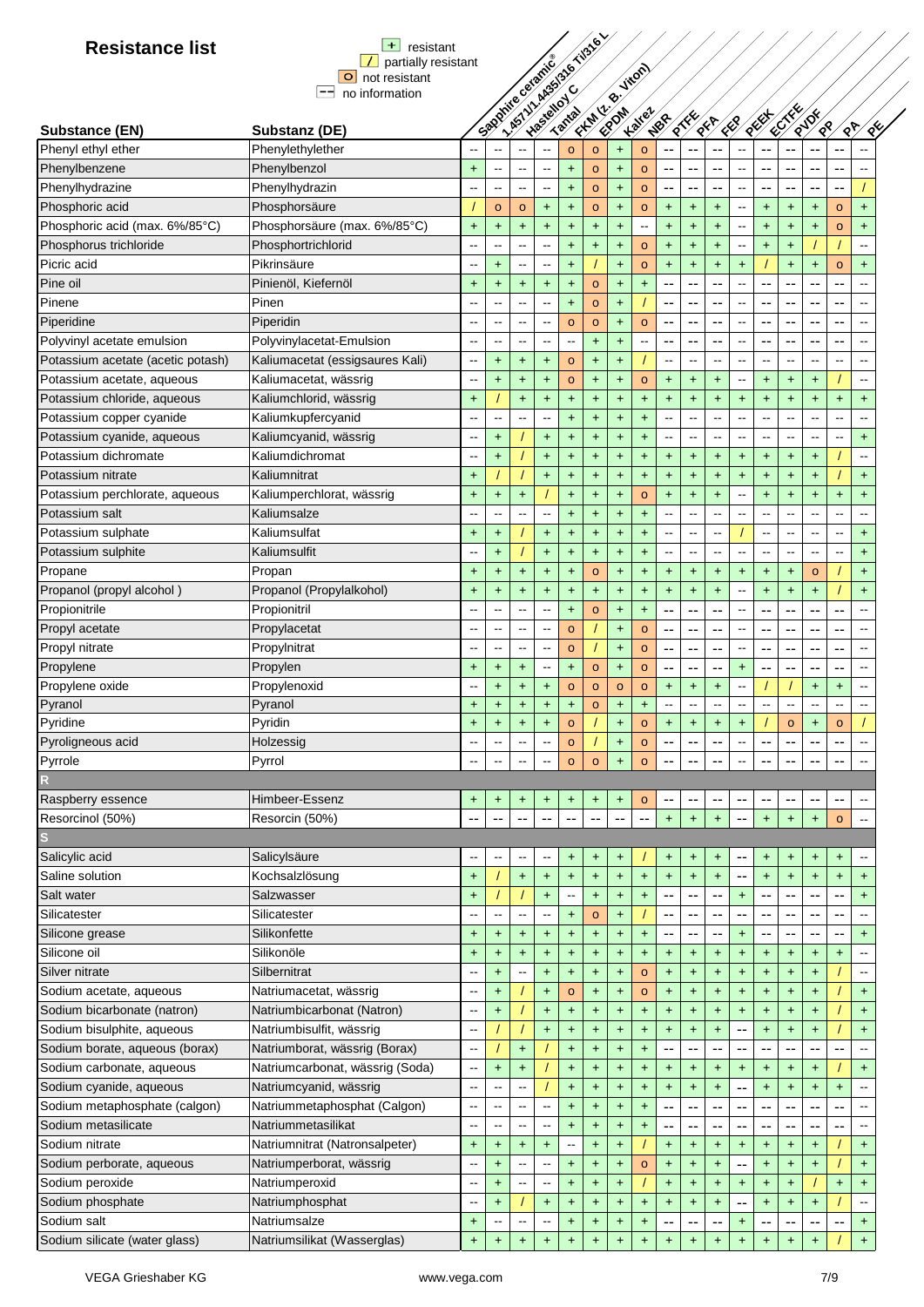| <b>Resistance list</b>       | $+$<br>resistant                        |                          |                                  |                                  |                                                   |                                  |                                  |                                  |                                 |                      |                      |                      |                          |           |               |                       |                                  |                              |
|------------------------------|-----------------------------------------|--------------------------|----------------------------------|----------------------------------|---------------------------------------------------|----------------------------------|----------------------------------|----------------------------------|---------------------------------|----------------------|----------------------|----------------------|--------------------------|-----------|---------------|-----------------------|----------------------------------|------------------------------|
|                              | partially resistant                     |                          |                                  |                                  |                                                   |                                  |                                  |                                  |                                 |                      |                      |                      |                          |           |               |                       |                                  |                              |
|                              | $\circ$<br>not resistant                |                          |                                  |                                  |                                                   |                                  |                                  |                                  |                                 |                      |                      |                      |                          |           |               |                       |                                  |                              |
|                              | $-\!$<br>no information                 |                          |                                  |                                  |                                                   |                                  |                                  |                                  |                                 |                      |                      |                      |                          |           |               |                       |                                  |                              |
| <b>Substance (EN)</b>        |                                         |                          |                                  |                                  | I. Asylvia Asylvia Tisle Y<br>Spooning of British |                                  |                                  |                                  | Firm R. Hitler<br><b>Kalter</b> | NBR                  | $\frac{\sqrt{2}}{2}$ | <b>SER</b>           | KR                       | REEF      | <b>RECTER</b> | RUDE<br>$\frac{8}{3}$ |                                  | $\frac{1}{2}$<br>$\sqrt{8}$  |
| Sodium sulphate, aqueous     | Substanz (DE)<br>Natriumsulfat, wässrig |                          |                                  |                                  |                                                   |                                  |                                  |                                  | $\ddot{\phantom{1}}$            | $\ddot{}$            |                      |                      |                          |           |               |                       |                                  |                              |
|                              |                                         | $+$                      | $\ddagger$                       |                                  | $\ddot{\phantom{1}}$                              | $+$                              | $\begin{array}{c} + \end{array}$ | $+$                              |                                 |                      | $+$                  | $+$                  | $\ddot{}$                | $\ddot{}$ | $\ddot{}$     | $+$                   | $\ddot{}$                        | $+$                          |
| Sodium sulphide, aqueous     | Natriumsulfid, wässrig                  | $\ddot{\phantom{1}}$     |                                  |                                  |                                                   | $+$                              | $\ddot{}$                        | $+$                              | $+$                             |                      |                      |                      | $\ddot{}$                |           |               |                       | --                               | $\ddot{}$                    |
| Sodium sulphite              | Natriumsulfit                           | $\ddot{}$                | $\ddot{}$                        | $\color{red}{+}$                 | $+$                                               | $+$                              | $\ddot{}$                        | $+$                              | $\ddot{}$                       | --                   | --                   | --                   | $\ddot{}$                | --        | --            | --                    | --                               | $+$                          |
| Soy oil                      | Sojaöl                                  | $\ddot{}$                | $\ddagger$                       | $+$                              | $+$                                               | $+$                              | $\circ$                          | $\begin{array}{c} + \end{array}$ | $\ddot{}$                       | --                   | --                   | --                   | $\ddot{}$                | --        | --            | --                    | --                               | $\overline{a}$               |
| Spirits of turpentine        | Terpentinöl                             | $\ddot{}$                | $+$                              | $+$                              | $+$                                               | $+$                              | $\circ$                          | $+$                              | $+$                             | $\overline{a}$       | $-$                  | --                   | $\ddot{}$                | --        | --            | $-$                   | $-$                              |                              |
| Stannoethylmorpholine        | Stannoethylmorpholin                    | $\overline{a}$           | $\overline{\phantom{a}}$         | $\overline{a}$                   | $\overline{\phantom{a}}$                          | $\circ$                          |                                  | $+$                              | $\circ$                         | --                   | --                   | --                   | --                       | --        | --            | $-$                   | $-$                              | $\sim$                       |
| Stearic acid                 | Stearinsäure                            | --                       | $+$                              | $\overline{\phantom{a}}$         | --                                                | $+$                              |                                  | $+$                              |                                 | $+$                  | $+$                  | $\ddot{}$            | --                       | $+$       | +             | $+$                   | $\pm$                            |                              |
| Styrene                      | Styrol                                  | $+$                      | $\color{red}{+}$                 | $\color{red}+$                   | $\ddagger$                                        | $\circ$                          | $\circ$                          | $\color{red}+$                   | $\circ$                         | $\color{red}{+}$     | $\color{red}+$       | $+$                  | $\ddagger$               | $+$       | $\ddot{}$     |                       | $\ddot{}$                        |                              |
| Sugar beet juice             | Zuckerrübensaft                         | $\ddot{}$                | $\ddot{}$                        | $+$                              | $+$                                               | $+$                              | $\ddot{}$                        | $+$                              | $+$                             | --                   | --                   | --                   | $\ddot{}$                | --        | --            | $-$                   | $\overline{\phantom{a}}$         |                              |
| Sugar cane solution          | Zuckerrohrlösung                        | $\ddot{\phantom{1}}$     | $\ddagger$                       | $\overline{\phantom{a}}$         | $\overline{\phantom{a}}$                          | $+$                              | $\ddot{}$                        | $\begin{array}{c} + \end{array}$ | $\ddagger$                      |                      | --                   | ۰.                   | $\overline{a}$           | --        | --            | --                    | $\overline{\phantom{a}}$         | $\overline{a}$               |
| Sulfuric acid                | Schwefelsäure                           | $\circ$                  | $\circ$                          | $\circ$                          | $\ddot{}$                                         | +                                | $\circ$                          | $\begin{array}{c} + \end{array}$ | $\circ$                         | $\ddot{}$            | +                    | $+$                  | ⊷                        | $\ddot{}$ | +             |                       | $\circ$                          | $+$                          |
| Sulfuric acid (max. 6%/85°C) | Schwefelsäure (max. 6%/85°C)            | $\ddot{}$                |                                  |                                  | $\ddot{}$                                         | $\ddot{}$                        | o                                | $+$                              | --                              | --                   | --                   | --                   | --                       | --        | --            | --                    | --                               |                              |
| Sulphur                      | Schwefel                                | $\ddot{}$                | $+$                              |                                  | $+$                                               | $+$                              | $+$                              | $+$                              | $\circ$                         | --                   | --                   | --                   | $+$                      | --        | --            | --                    | $-$                              |                              |
| Sulphur chloride             | Schwefelchlorid                         | $+$                      | $\overline{a}$                   | $\sim$                           | $\overline{a}$                                    | $+$                              | $\circ$                          | $+$                              | $\circ$                         | --                   | --                   | --                   | $+$                      | --        | --            | --                    | $\overline{\phantom{a}}$         | $\overline{a}$               |
| Sulphur dioxide              | Schwefeldioxid                          | $\overline{a}$           | $+$                              |                                  | $+$                                               | $\circ$                          | $+$                              | $+$                              | $\circ$                         | $+$                  | $\ddot{}$            | $+$                  | $+$                      | $+$       | $\pm$         | $+$                   | $\circ$                          | $\circ$                      |
|                              |                                         | --                       | --                               | $\overline{\phantom{a}}$         | Ξ.                                                |                                  |                                  |                                  | $\ddot{}$                       |                      |                      | --                   | $\ddot{}$                |           |               |                       | --                               |                              |
| Sulphur fluoride (SF6)       | Schwefelhexafluorid (SF6)               |                          |                                  |                                  |                                                   | $\ddot{}$                        | $\ddagger$                       | $\ddot{}$                        |                                 | --                   |                      |                      |                          |           |               |                       |                                  |                              |
| Sulphur lime                 | Schwefelkalk                            |                          | --                               |                                  |                                                   | $\ddot{}$                        | $+$                              | $\ddot{\phantom{1}}$             | $\mathsf{o}$                    | --                   | --                   | ٠.                   | --                       |           |               |                       | --                               |                              |
| Sulphur lye                  | Schwefellauge                           |                          | $\overline{\phantom{a}}$         | $\sim$                           | $\sim$                                            | $+$                              |                                  | $\ddot{\phantom{1}}$             |                                 | --                   | --                   | ٠.                   | $\overline{a}$           |           |               | ٠.                    | $\overline{\phantom{a}}$         | $\overline{a}$               |
| Sulphur trioxide, dry        | Schwefeltrioxid, trocken                | --                       | $\overline{\phantom{a}}$         | $\overline{\phantom{a}}$         | $\sim$                                            | $+$                              |                                  | $+$                              | $\circ$                         | --                   | $-$                  | --                   | $\ddot{}$                | --        | --            | --                    | --                               | $\circ$                      |
| Sulphur, molten              | Schwefel, geschmolzen                   | --                       | --                               | $\overline{\phantom{a}}$         | --                                                | $\ddot{}$                        | $\circ$                          | $\begin{array}{c} + \end{array}$ | $\circ$                         | --                   | --                   | --                   | --                       | --        | --            | --                    | --                               | $\sim$                       |
| Sulphurous acid              | Schweflige Säure                        | --                       |                                  |                                  | $+$                                               | $\ddot{}$                        | $\ddot{}$                        | $+$                              | $\circ$                         | --                   | --                   | --                   | --                       |           |               | --                    | --                               | $+$                          |
|                              |                                         |                          |                                  |                                  |                                                   |                                  |                                  |                                  |                                 |                      |                      |                      |                          |           |               |                       |                                  |                              |
| Tannic acid                  | Gerbsäure                               | $\ddot{}$                | $\ddot{}$                        | $\ddot{}$                        | $+$                                               | $+$                              |                                  | $+$                              |                                 | $+$                  | $\ddot{}$            | $+$                  | --                       | $\ddot{}$ | $\pm$         | $\ddot{}$             | $\pm$                            | $+$                          |
| Tar (bituminous)             | Teer (bituminös)                        | $\ddot{}$                | $\begin{array}{c} + \end{array}$ | $\color{red}{+}$                 | $+$                                               | $+$                              | $\circ$                          | $+$                              |                                 | --                   | $-$                  | ۵.                   | $+$                      |           | --            | $-$                   | $-$                              | $\sim$                       |
| Tar oil (carbolineum)        | Teeröl, Carbolineum                     | $+$                      | $\begin{array}{c} + \end{array}$ | $\begin{array}{c} + \end{array}$ | $\ddagger$                                        | $+$                              | $\circ$                          | $\color{red}+$                   | $\ddot{}$                       | --                   | --                   | --                   | --                       |           |               | --                    | --                               | $\overline{a}$               |
| Tartaric acid, aqueous       | Weinsäure, wässrig                      | $\ddot{}$                |                                  |                                  | $\ddagger$                                        | $\ddot{}$                        | +                                | $\begin{array}{c} + \end{array}$ | $\ddot{}$                       | $+$                  | +                    | $\ddot{}$            | $\ddagger$               | $\ddot{}$ | +             | $\ddot{}$             | $\ddot{}$                        | $\ddot{}$                    |
| Terpineol                    | Terpineol                               | $+$                      | $\ddagger$                       | $\color{red}+$                   | $+$                                               | $+$                              | $\circ$                          | $+$                              |                                 | --                   | $-$                  | --                   | --                       | --        | --            | --                    | --                               |                              |
| Tertiary butane              | Tertiär-Butyl-Alkohol                   | $\ddot{}$                | $\ddagger$                       | $+$                              | $\ddot{}$                                         | $\ddot{}$                        |                                  | $\begin{array}{c} + \end{array}$ |                                 | --                   | --                   | --                   | --                       | --        | --            | --                    | --                               | $\overline{\phantom{a}}$     |
| Tertiary butane thiol        | Tertiär-Butyl-Mercaptan                 |                          | --                               | $\overline{\phantom{a}}$         | --                                                | $+$                              | $\circ$                          | $\ddot{}$                        | $\circ$                         | --                   | --                   | --                   | --                       | --        | --            | --                    | --                               | $\qquad \qquad \blacksquare$ |
| Tetrabromomethane            | Tetrabrommethan                         | $\overline{a}$           | --                               | $\overline{\phantom{a}}$         | --                                                | $\ddot{}$                        | $\circ$                          | $\ddot{}$                        | $\circ$                         | --                   | --                   | --                   | $\overline{\phantom{a}}$ | --        | --            | $-$                   | $-$                              | $\sim$                       |
| Tetrabutyltitanate           | Tetrabutyltitanat                       |                          |                                  |                                  |                                                   | ÷.                               | $\ddot{}$                        | $\ddot{}$                        |                                 |                      | --                   |                      | --                       |           |               |                       |                                  |                              |
| Tetrachloroethane            |                                         |                          |                                  |                                  |                                                   |                                  |                                  |                                  |                                 |                      |                      |                      |                          |           |               |                       |                                  |                              |
|                              | Tetrachlorethan                         | $\ddot{}$                |                                  | $\ddot{}$                        | $\ddot{}$                                         | $\mathbf{o}$                     | $\mathbf{o}$                     | $\ddot{}$                        | $\mathsf{o}$                    | $\ddot{}$            | $\ddot{}$            | $\ddot{}$            | --                       | $\circ$   | +             | $\circ$               | +                                | $\circ$                      |
| Tetrachloroethylene          | Tetrachlorethylen                       |                          | $\ddot{}$                        | $\ddot{}$                        | $\ddot{}$                                         | $\color{red}{+}$                 | o                                | $\color{red}+$                   | $\circ$                         | $\ddot{\phantom{1}}$ | $\ddagger$           | $\ddot{}$            |                          | $\circ$   | $\ddot{}$     | $\circ$               | $\ddot{}$                        | $\circ$                      |
| Tetraethyl lead              | Tetraethylblei                          |                          |                                  |                                  |                                                   | $+$                              | $\mathbf{o}$                     | $+$                              | $\circ$                         | $\ddot{\phantom{1}}$ | $\ddagger$           | $\ddot{\phantom{1}}$ | $\ddot{}$                | $\ddot{}$ | $\ddot{}$     | $+$                   | $\ddot{}$                        |                              |
| Tetrahydrofuran (THF)        | Tetrahydrofuran (THF)                   |                          | Ξ.                               | $\overline{\phantom{a}}$         | $\sim$                                            | $\mathbf{o}$                     |                                  | $\color{red}{+}$                 | $\mathsf{o}$                    | $+$                  | $\ddagger$           | $\ddot{\phantom{1}}$ | --                       |           |               |                       | $\ddot{}$                        | $\circ$                      |
| Thinner                      | Verdünnung                              | --                       | $\overline{\phantom{a}}$         |                                  |                                                   | --                               |                                  |                                  |                                 | $\ddot{}$            | +                    | $+$                  | --                       | $\ddot{}$ | $\ddot{}$     | $\ddot{}$             |                                  | $\overline{\phantom{m}}$     |
| Tin chloride                 | Zinnchlorid                             | $+$                      | $\circ$                          |                                  | $+$                                               | $\ddot{}$                        | $+$                              | $\ddot{}$                        | $\ddot{}$                       | --                   |                      | --                   | ۰.                       |           |               |                       | --                               | $+$                          |
| Titanium tetrachloride       | Titantetrachlorid                       |                          |                                  |                                  | --                                                | $+$                              | $\mathsf{o}\,$                   | $\ddot{}$                        |                                 | --                   | --                   | ٠.                   | --                       | ٠.        |               |                       | --                               | $\overline{a}$               |
| Toluene                      | Toluol                                  | $\ddot{}$                | $\begin{array}{c} + \end{array}$ | $+$                              | $+$                                               | $\circ$                          | $\mathbf{o}$                     | $+$                              | $\mathbf{o}$                    | $+$                  | $+$                  | $+$                  | $+$                      | $+$       | $\ddot{}$     |                       | $\ddot{}$                        | $\circ$                      |
| Toluylene diisocyanate       | Toluylendiisocyanat                     |                          | $\overline{\phantom{a}}$         | $\sim$                           | ٠.                                                | $\circ$                          |                                  | $\begin{array}{c} + \end{array}$ | $\mathbf{o}$                    | --                   |                      |                      | --                       |           |               |                       | --                               |                              |
| Transformer oil              | Transformatorenöl                       | $\ddot{}$                | $\ddagger$                       | $\begin{array}{c} + \end{array}$ | $+$                                               | $\begin{array}{c} + \end{array}$ | $\mathbf{o}$                     | $+$                              | $\ddot{}$                       | --                   |                      | ٠.                   | --                       |           |               |                       | ۰.                               |                              |
| Triacetin                    | Triacetin                               |                          |                                  |                                  |                                                   | $\circ$                          | $\ddot{}$                        | $\begin{array}{c} + \end{array}$ |                                 | --                   | --                   | ٠.                   | --                       |           |               | --                    | $-$                              |                              |
| Triaryl phosphate            | Triarylphosphat                         |                          | $\overline{\phantom{a}}$         | $\sim$                           | --                                                | $\ddot{}$                        | <sup>+</sup>                     | $\ddot{}$                        | $\mathbf{o}$                    | --                   | --                   | ٠.                   | --                       | --        | --            | --                    | --                               | $\sim$                       |
| Tributoxyethylphosphate      | Tributoxyethylphosphat                  | $\overline{a}$           | $\sim$                           | $\overline{\phantom{a}}$         | $\overline{\phantom{a}}$                          | +                                | $\ddot{}$                        | $+$                              | $\mathbf{o}$                    | --                   | --                   | --                   | $\overline{\phantom{a}}$ | --        | --            | --                    | --                               | $\sim$                       |
| Tributyl mercaptan           | Tributylmercaptan                       | --                       | --                               | $\overline{\phantom{a}}$         | --                                                | $\ddot{}$                        | o                                | $\ddot{}$                        | $\mathbf{o}$                    | --                   | --                   | --                   | --                       | --        | --            | --                    | --                               | $\sim$                       |
| Tributyl phosphate           | Tributylphosphat                        | --                       | --                               | $\overline{\phantom{a}}$         | --                                                |                                  |                                  |                                  |                                 | --                   |                      |                      | --                       | --        | --            |                       | --                               | $+$                          |
| Trichloroacetic acid         |                                         |                          |                                  |                                  |                                                   | $\circ$                          | $\ddot{}$                        | $\ddot{}$                        | $\mathbf{o}$                    |                      |                      |                      |                          |           |               | $-$                   |                                  |                              |
|                              | Trichloressigsäure                      |                          | $\circ$                          | $\circ$                          | --                                                | $\circ$                          |                                  | $+$                              |                                 | $+$                  | $+$                  | $+$                  | --                       | $\ddot{}$ | $\pm$         |                       | $\circ$                          | $\circ$                      |
| Trichloroethane              | Trichlorethan                           | $\ddot{}$                | $\ddot{\phantom{1}}$             | $+$                              | $\ddot{}$                                         | $\ddot{}$                        | $\mathsf{o}\,$                   | $+$                              | $\circ$                         | --                   |                      |                      | $\overline{a}$           |           |               |                       | --                               |                              |
| Trichloroethylene (tri)      | Trichlorethylen (Tri)                   | $+$                      |                                  |                                  | --                                                | $\begin{array}{c} + \end{array}$ | $\mathbf{o}$                     | $\begin{array}{c} + \end{array}$ | $\mathbf{o}$                    | $+$                  | $\pmb{+}$            | $\ddot{}$            | $\ddagger$               | +         | +             | $\circ$               | $\ddot{}$                        | $\circ$                      |
| Triethanolamine              | Triethanolamin                          |                          |                                  |                                  |                                                   | $\circ$                          |                                  | $+$                              | $\circ$                         | $\ddot{}$            | $\ddot{}$            | $\ddot{}$            |                          | $\ddot{}$ | $\ddot{}$     | $+$                   | $\ddot{}$                        |                              |
| Trinitrotoluol               | Trinitrotoluol                          | $\ddot{}$                |                                  |                                  |                                                   |                                  | o                                | $\ddot{}$                        | $\mathbf{o}$                    |                      |                      |                      |                          |           |               |                       |                                  |                              |
| Trioctylphosphate            | Trioctylphosphat                        |                          | $\mathbf{L}$                     | н,                               |                                                   | $\circ$                          | $\ddot{}$                        | $\begin{array}{c} + \end{array}$ | $\mathsf{o}$                    |                      | --                   |                      |                          |           |               |                       | --                               |                              |
| Tripolyphosphate             | Tripolyphosphat                         |                          | --                               |                                  |                                                   |                                  | $\ddot{}$                        | $+$                              | $\circ$                         |                      |                      |                      |                          |           |               |                       | --                               | $\sim$                       |
|                              |                                         |                          |                                  |                                  |                                                   |                                  |                                  |                                  |                                 |                      |                      |                      |                          |           |               |                       |                                  |                              |
| Urea, aqueous                | Harnstoff, wässrig                      | $\overline{\phantom{m}}$ | $\ddot{}$                        |                                  | $\ddot{}$                                         | $\ddot{}$                        | +                                | $\ddot{}$                        | $\pm$                           | $\ddot{}$            | $\ddot{}$            | $\ddot{}$            | +                        | $\ddot{}$ | +             | $\ddot{}$             | +                                | $\ddot{}$                    |
| Urine                        | Urin                                    | $+$                      | $+$                              | $+$                              | $+$                                               | $+$                              | $\ddot{}$                        | $+$                              | $+$                             | $+$                  | $\ddot{}$            | $+$                  |                          | $+$       | $+$           | $+$                   | $\ddot{}$                        | $+$                          |
|                              |                                         |                          |                                  |                                  |                                                   |                                  |                                  |                                  |                                 |                      |                      |                      |                          |           |               |                       |                                  |                              |
| Vaseline                     | Vaseline                                | $+$                      | $+$                              | $\ddot{}$                        | $\ddot{}$                                         | $\ddot{}$                        | $\mathbf{o}$                     | $\ddot{}$                        | $\ddot{}$                       | $+$                  | $\ddot{}$            | $\ddot{}$            | $\ddot{}$                | $\ddot{}$ | $\ddot{}$     | $+$                   | $\begin{array}{c} + \end{array}$ | $\mathbf{o}$                 |
|                              |                                         |                          |                                  |                                  |                                                   |                                  |                                  |                                  |                                 |                      |                      |                      |                          |           |               |                       |                                  |                              |